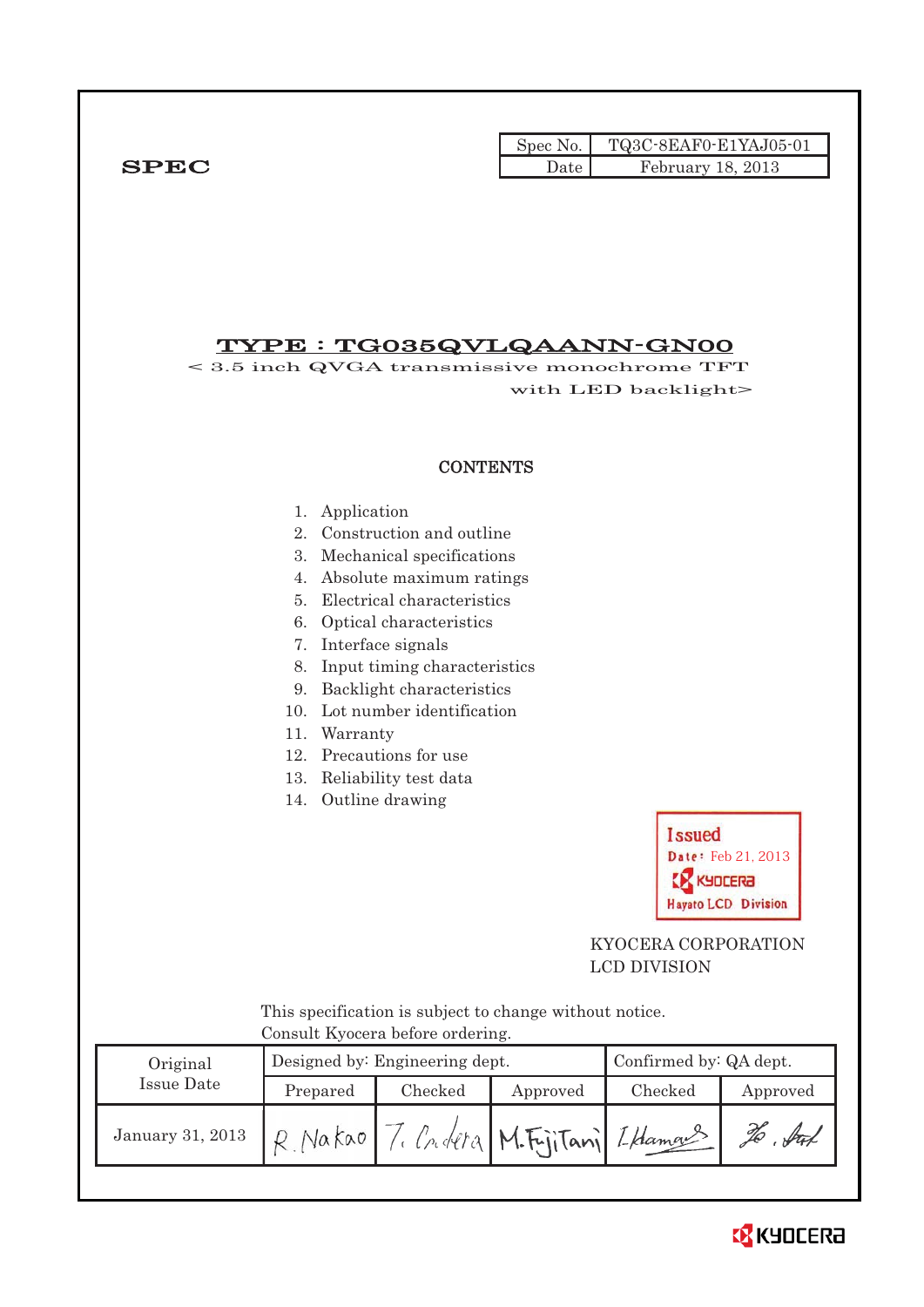# Warning

- 1. This Kyocera LCD module has been specifically designed for use only in electronic devices and industrial machines in the area of audio control, office automation, industrial control, home appliances, etc. The module should not be used in applications where the highest level of safety and reliability are required and module failure or malfunction of such module results in physical harm or loss of life, as well as enormous damage or loss. Such fields of applications include, without limitation, medical, aerospace, communications infrastructure, atomic energy control. Kyocera expressly disclaims any and all liability resulting in any way to the use of the module in such applications.
- 2. Customer agrees to indemnify, defend and hold Kyocera harmless from and against any and all actions, claims, damages, liabilities, awards, costs, and expenses, including legal expenses, resulting from or arising out of Customer's use, or sale for use, or Kyocera modules in applications.

# Caution

1. Kyocera shall have the right, which Customer hereby acknowledges, to immediately scrap or destroy tooling for Kyocera modules for which no Purchase Orders have been received from the Customer in a two-year period.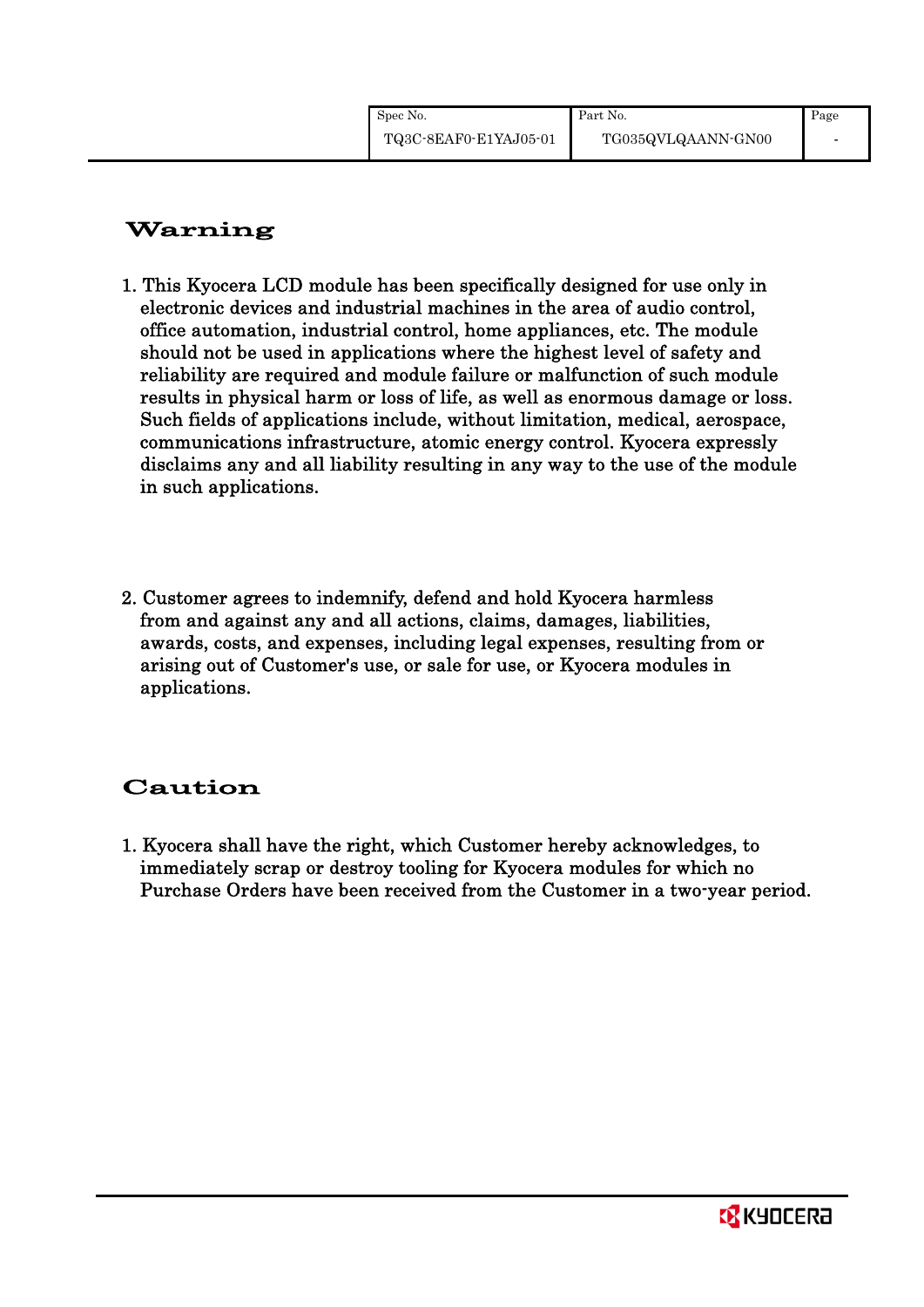|         |                   |                | Spec No.                                                                                                        |          | Part No.     |                         |          | Page |
|---------|-------------------|----------------|-----------------------------------------------------------------------------------------------------------------|----------|--------------|-------------------------|----------|------|
|         |                   |                | TQ3C-8EAF0-E1YAJ05-01                                                                                           |          |              | TG035QVLQAANN-GN00      |          |      |
|         |                   |                | Revision record                                                                                                 |          |              |                         |          |      |
|         | Date              |                | Designed by : Engineering dept.                                                                                 |          |              | Confirmed by : QA dept. |          |      |
|         |                   | Prepared       | Checked                                                                                                         | Approved |              | Checked                 | Approved |      |
|         | February 18, 2013 |                | R. Nakao 7. Cr. deta M. Fujitani I Hamas                                                                        |          |              |                         | To . Jul |      |
| Rev.No. | Date              | Page           |                                                                                                                 |          | Descriptions |                         |          |      |
| 01      | Feb 18, 2013      | $\overline{4}$ | 6. Optical characteristics<br>Viewing angle range $\sim$ Change $\theta$ UPPER"80" deg. $\rightarrow$ "70" deg. |          |              |                         |          |      |
|         |                   |                |                                                                                                                 |          |              |                         |          |      |
|         |                   |                |                                                                                                                 |          |              |                         |          |      |
|         |                   |                |                                                                                                                 |          |              |                         |          |      |
|         |                   |                |                                                                                                                 |          |              |                         |          |      |
|         |                   |                |                                                                                                                 |          |              |                         |          |      |
|         |                   |                |                                                                                                                 |          |              |                         |          |      |
|         |                   |                |                                                                                                                 |          |              |                         |          |      |
|         |                   |                |                                                                                                                 |          |              |                         |          |      |
|         |                   |                |                                                                                                                 |          |              |                         |          |      |
|         |                   |                |                                                                                                                 |          |              |                         |          |      |
|         |                   |                |                                                                                                                 |          |              |                         |          |      |
|         |                   |                |                                                                                                                 |          |              |                         |          |      |
|         |                   |                |                                                                                                                 |          |              |                         |          |      |
|         |                   |                |                                                                                                                 |          |              |                         |          |      |
|         |                   |                |                                                                                                                 |          |              |                         |          |      |
|         |                   |                |                                                                                                                 |          |              |                         |          |      |
|         |                   |                |                                                                                                                 |          |              |                         |          |      |
|         |                   |                |                                                                                                                 |          |              |                         |          |      |
|         |                   |                |                                                                                                                 |          |              |                         |          |      |
|         |                   |                |                                                                                                                 |          |              |                         |          |      |
|         |                   |                |                                                                                                                 |          |              |                         |          |      |

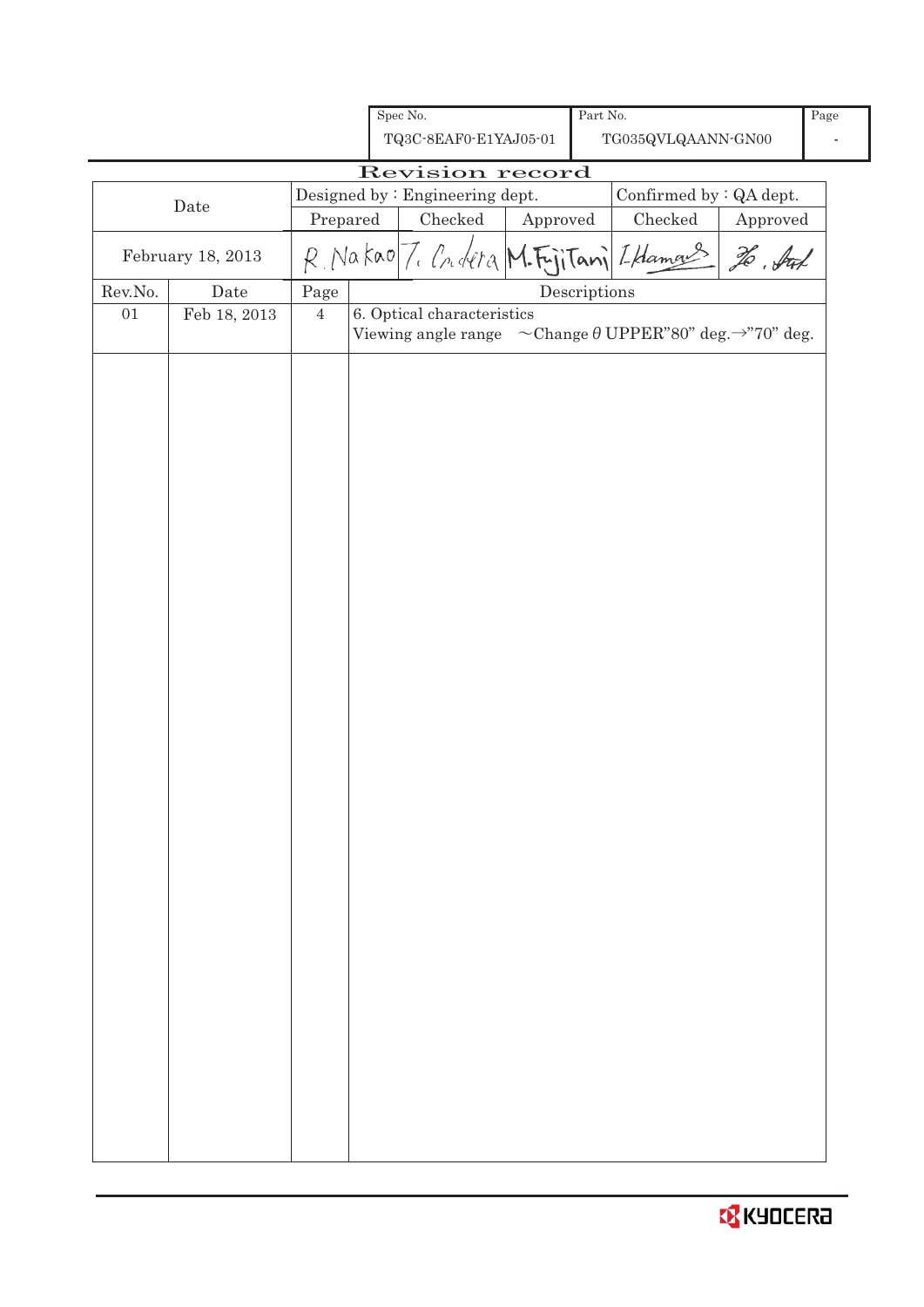| Spec No.              | <b>Part No.</b>    | Page |
|-----------------------|--------------------|------|
| TQ3C-8EAF0-E1YAJ05-01 | TG035QVLQAANN-GN00 |      |

### 1. Application

This document defines the specification of TG035QVLQAANN-GN00. (RoHS Compliant)

#### 2. Construction and outline

| LCD.               | : Transmissive monochrome dot matrix type TFT        |
|--------------------|------------------------------------------------------|
| Backlight system   | : LED                                                |
| Polarizer          | $\therefore$ Glare treatment                         |
| Additional circuit | : Timing controller, Power supply $(3.3V)$ input)    |
|                    | (without constant current circuit for LED Backlight) |

#### 3. Mechanical specifications

| <b>Item</b>                | Specification                                         | Unit |
|----------------------------|-------------------------------------------------------|------|
| Outline dimensions<br>1)   | $76.9(W)\times 63.9(H)\times 4.9(D)$                  | mm   |
| Active area                | $70.56(W)\times52.92(H)$<br>(8.8cm/3.5inch(Diagonal)) | mm   |
| Dot format                 | $320\times3(W)\times240(H)$                           | dot  |
| Dot pitch                  | $0.0735(W)\times0.2205(H)$                            | mm   |
| Base color<br>$\mathbf{2}$ | Normally White                                        |      |
| <b>Mass</b>                | 40                                                    | g    |

1) Projection not included. Please refer to outline for details.

2) Due to the characteristics of the LCD material, the color varies with environmental temperature.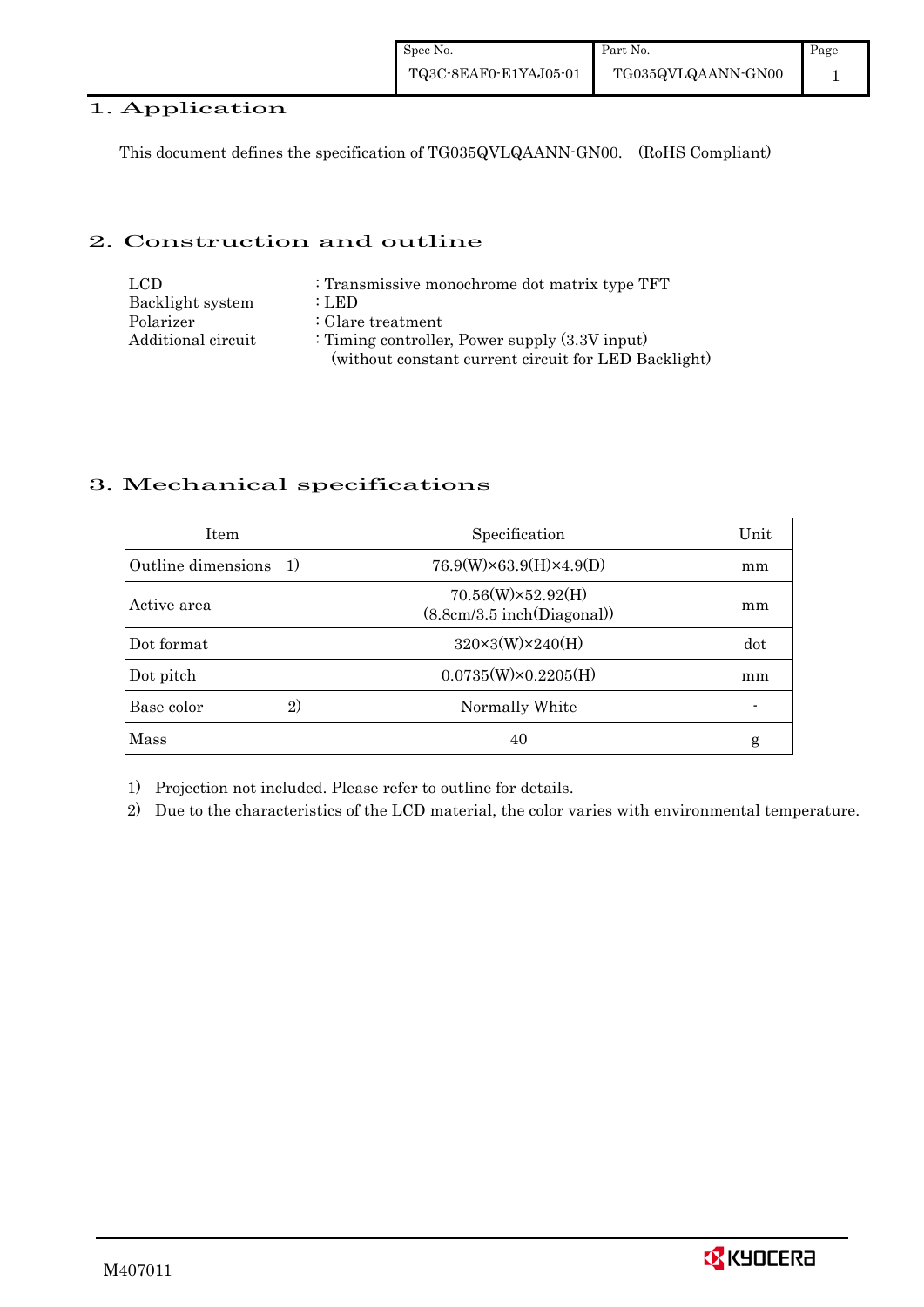#### 4. Absolute maximum ratings

4-1. Electrical absolute maximum ratings

| Item                 |         | Symbol       | Min.   | Max. | Unit |
|----------------------|---------|--------------|--------|------|------|
| Supply voltage       |         | $\rm V_{DD}$ | $-0.3$ | 4.U  |      |
| Input signal voltage |         | $\rm V_{IN}$ | $-0.3$ | 4.U  |      |
| LED forward current  | $2)$ 3) |              |        | 30   | m A  |

- 1) Input signal : CK, DA0 DA7, DB0 DB7, DC0 DC7, HSYNC, VSYNC, ENAB, REST, CSB, SCK, SDI
- 2) For each "AN-CA"
- 3) Do not apply reversed voltage.

#### 4-2. Environmental absolute maximum ratings

| Item                  |              | Symbol                   | Min.  | Max. | Unit      |
|-----------------------|--------------|--------------------------|-------|------|-----------|
| Operating temperature | 1)           | Top                      | $-20$ | 70   | $\circ$ C |
| Storage temperature   | $\mathbf{2}$ | T <sub>STO</sub>         | $-30$ | 80   | $\circ$ C |
| Operating humidity    | 3)           | $H_{OP}$                 | 10    | 4.   | %RH       |
| Storage humidity      | 3)           | $_{\mathrm{HSTO}}$       | 10    | 4)   | %RH       |
| Vibration             |              | $\overline{\phantom{0}}$ | 5)    | 5)   |           |
| Shock                 |              |                          | 6)    | 6)   |           |

- 1) Operating temperature means a temperature which operation shall be guaranteed. Since display performance is evaluated at 25°C, another temperature range should be confirmed.
- 2) Temp. =  $-30^{\circ}$ C 48h, Temp. =  $80^{\circ}$ C 168h

 Store LCD at normal temperature/humidity. Keep them free from vibration and shock. An LCD that is kept at a low or a high temperature for a long time can be defective due to other conditions, even if the low or high temperature satisfies the standard. (Please refer to "Precautions for Use" for details.)

- 3) Non-condensing
- 4) Temp. 40°C, 85%RH Max.
	- Temp. 40°C, Absolute humidity shall be less than 85%RH at 40°C.
- 5)

| Frequency       | 55 Hz<br>10       | Acceleration value            |
|-----------------|-------------------|-------------------------------|
| Vibration width | $0.15$ mm         | $(0.3 \quad 9 \text{ m/s}^2)$ |
| Interval        | $10 - 55 - 10$ Hz | minutes                       |

 2 hours in each direction X, Y, Z (6 hours total) EIAJ ED-2531

6) Acceleration: 490 m/s2, Pulse width: 11 ms 3 times in each direction:  $\pm X$ ,  $\pm Y$ ,  $\pm Z$ EIAJ ED-2531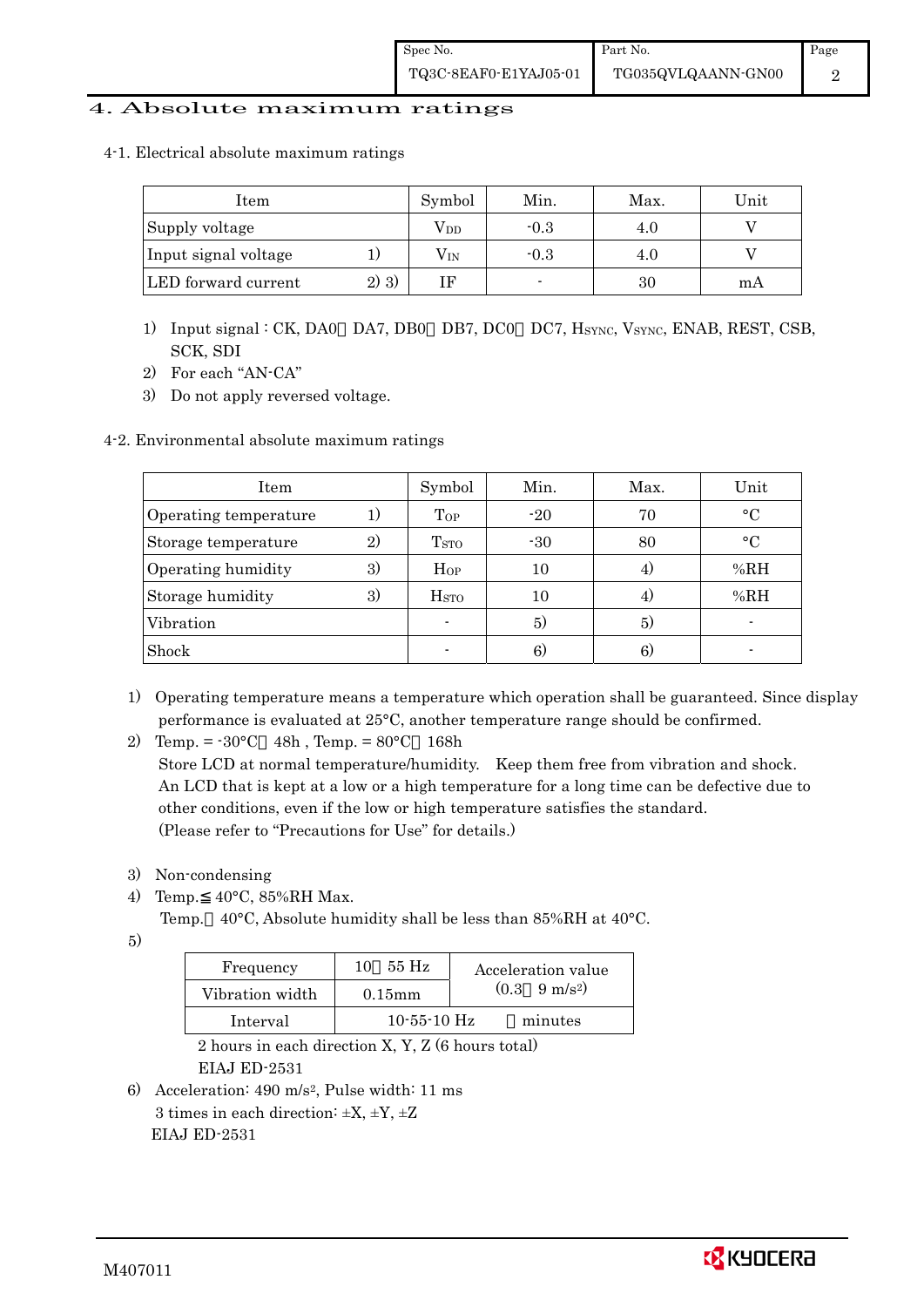| Spec No.              | Part No.           | Page |
|-----------------------|--------------------|------|
| TQ3C-8EAF0-E1YAJ05-01 | TG035QVLQAANN-GN00 |      |

#### 5. Electrical characteristics

|                                 |               |                    |                    |      | Temp. $= -20$ | $70^{\circ}\mathrm{C}$ |
|---------------------------------|---------------|--------------------|--------------------|------|---------------|------------------------|
| Item                            | Symbol        | Condition          | Min.               | Typ. | Max.          | Unit                   |
| Supply voltage                  | $V_{DD}$      |                    | 3.0                | 3.3  | $3.6\,$       | $\mathbf{V}$           |
| Current consumption             | $_{\rm{LDD}}$ | 2)                 | $\blacksquare$     | 8.0  | 11.3          | mA                     |
| Permissive input ripple voltage | $\rm V_{RP}$  | $V_{\rm DD}$ =3.3V | $\blacksquare$     |      | 100           | $mVp-p$                |
|                                 | $\rm V_{II}$  | "Low" level        | $\overline{0}$     |      | $0.2V_{DD}$   | V                      |
| 3)<br>Input signal voltage      | $\rm V_{IH}$  | "High" level       | 0.8V <sub>DD</sub> |      | $V_{DD}$      |                        |

#### 1) V<sub>DD</sub>-turn-on conditions



3) Input signal : CK, DA0 DA7, DB0 DB7, DC0 DC7, HSYNC, VSYNC, ENAB, REST, CSB, SCK, SDI

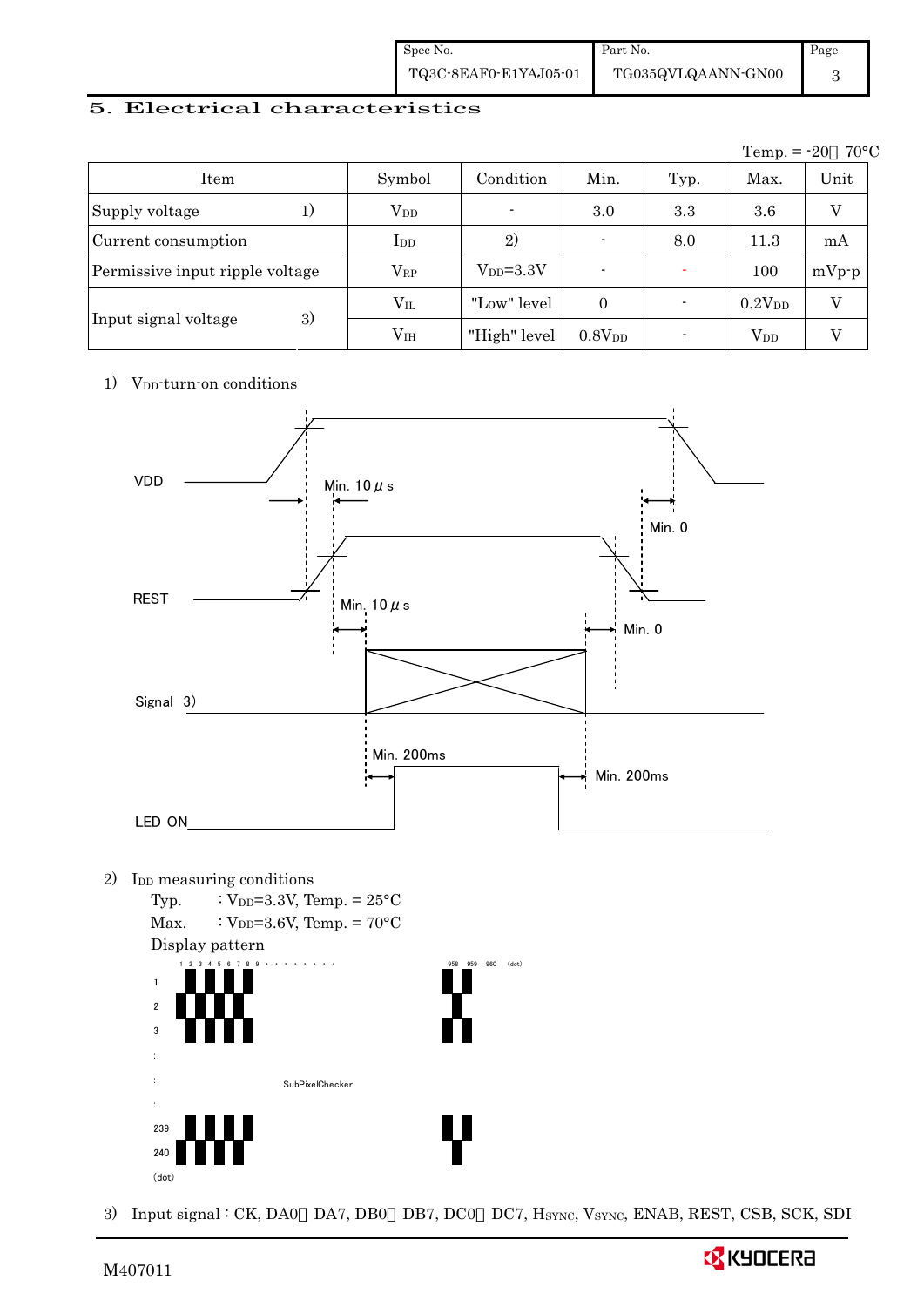| Spec No.              | Part No.           | Page |
|-----------------------|--------------------|------|
| TQ3C-8EAF0-E1YAJ05-01 | TG035QVLQAANN-GN00 |      |

### 6. Optical characteristics

Measuring spot =  $6.0$ mm, Temp. =  $25^{\circ}$ C

| Item                                                                        |       | Symbol       | Condition           | Min.                     | Typ.  | Max.  | Unit              |
|-----------------------------------------------------------------------------|-------|--------------|---------------------|--------------------------|-------|-------|-------------------|
| Response time                                                               | Rise  | $\tau_r$     | $=0^{\circ}$<br>$=$ | ٠                        | 8     |       | ms                |
|                                                                             | Down  | T d          | $=0^{\circ}$<br>$=$ |                          | 22    |       | ms                |
| Viewing angle range<br>View direction<br>$: 12$ o'clock<br>(Gray inversion) |       | <b>UPPER</b> |                     |                          | 70    |       |                   |
|                                                                             |       | LOWER        | CR<br>10            |                          | 60    |       | deg.              |
|                                                                             |       | <b>LEFT</b>  |                     |                          | 80    |       |                   |
|                                                                             |       | $\phi$ right |                     | $\overline{\phantom{a}}$ | 80    |       | deg.              |
| Contrast ratio                                                              |       | CR           | $=0^{\circ}$<br>$=$ | 700                      | 1000  |       | $\blacksquare$    |
| <b>Brightness</b>                                                           |       | L            | IF=15mA/Line        | 840                      | 1200  |       | cd/m <sup>2</sup> |
| Chromaticity<br>coordinates                                                 |       | X            | $=0^{\circ}$<br>$=$ | 0.260                    | 0.310 | 0.360 |                   |
|                                                                             | White | y            |                     | 0.260                    | 0.310 | 0.360 |                   |

6-1. Definition of contrast ratio

CR(Contrast ratio) Brightness with all pixels "White"

Brightness with all pixels "Black"



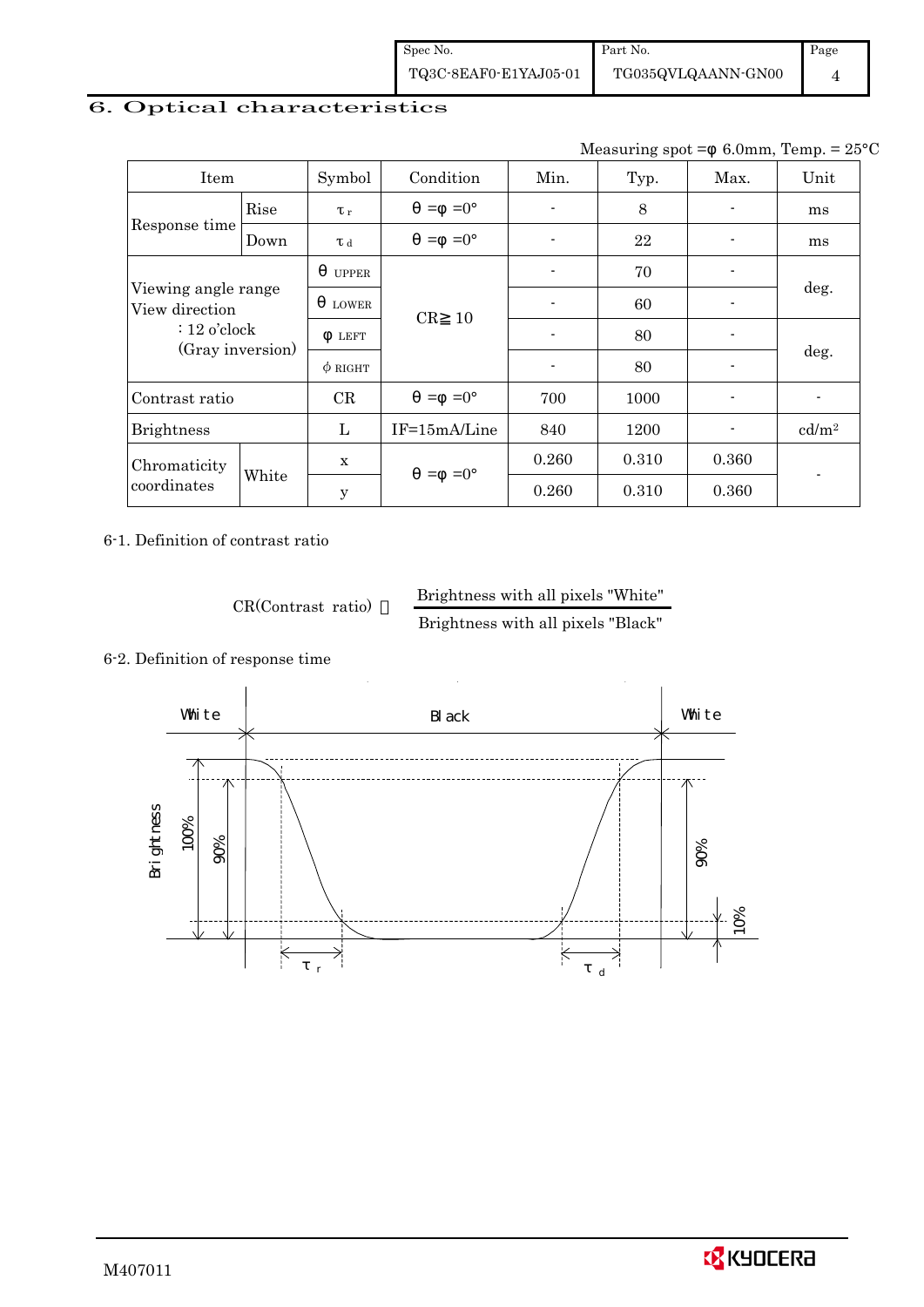| Spec No.              | Part No.           | Page |
|-----------------------|--------------------|------|
| TQ3C-8EAF0-E1YAJ05-01 | TG035QVLQAANN-GN00 |      |



6-4. Brightness measuring points



- 1) Rating is defined as the white brightness at center of display screen(3).
- 2) 5 minutes after LED is turned on. (Ambient Temp.=25 )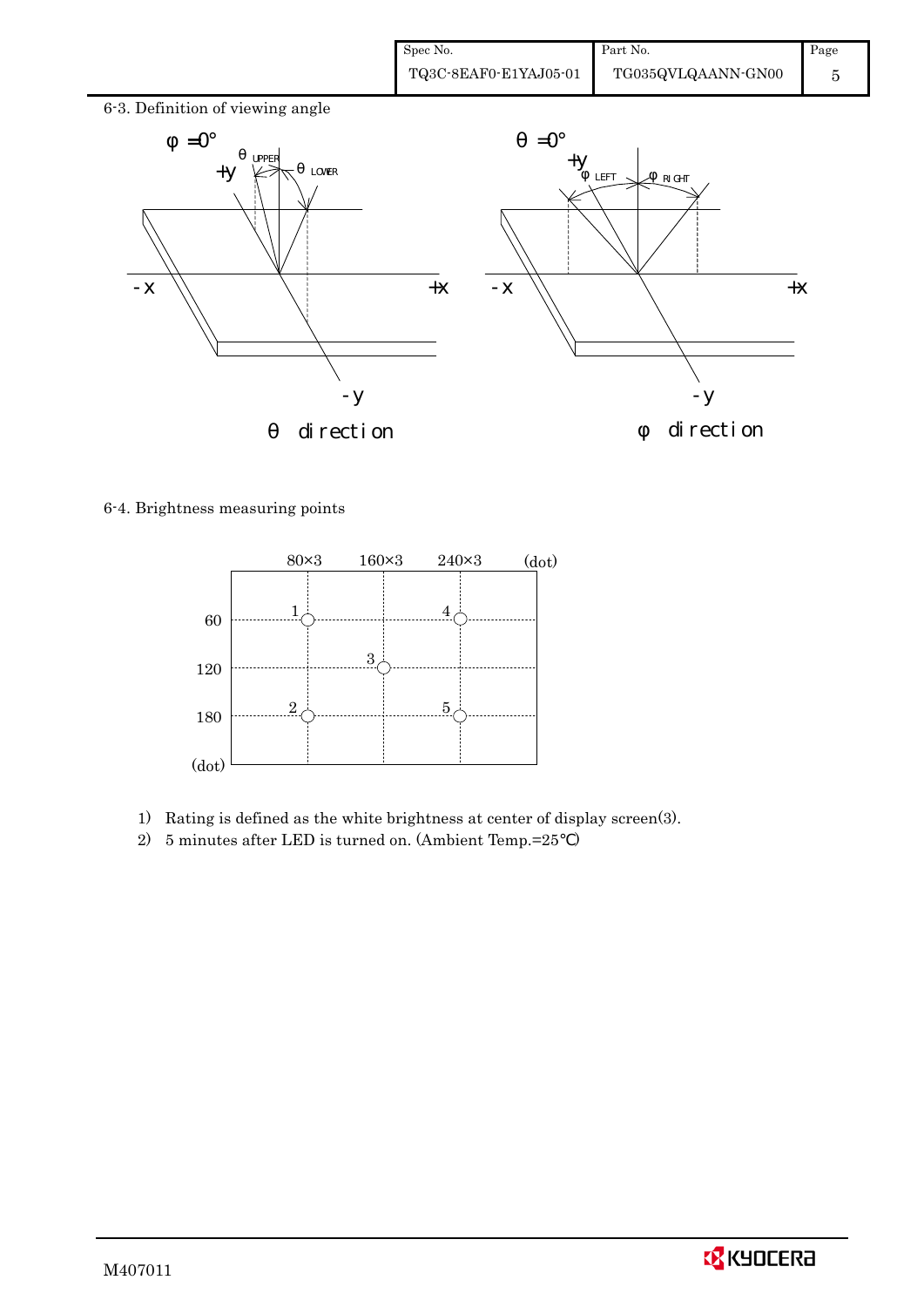### 7. Interface signals

| No.                     | Symbol                 | Description                                                                           | Note |
|-------------------------|------------------------|---------------------------------------------------------------------------------------|------|
| 1                       | <b>GND</b>             | <b>GND</b>                                                                            |      |
| $\overline{2}$          | <b>GND</b>             | <b>GND</b>                                                                            |      |
| 3                       | $V_{DD}$               | 3.3V power supply                                                                     |      |
| $\overline{\mathbf{4}}$ | $\rm V_{DD}$           | 3.3V power supply                                                                     |      |
| $\bf 5$                 | DA0                    | data signal(LSB)                                                                      |      |
| 6                       | DA1                    | data signal                                                                           |      |
| 7                       | DA <sub>2</sub>        | data signal                                                                           |      |
| 8                       | DA3                    | data signal                                                                           |      |
| $\boldsymbol{9}$        | DA4                    | data signal                                                                           |      |
| 10                      | DA5                    | data signal                                                                           |      |
| 11                      | DA6                    | data signal                                                                           |      |
| 12                      | DA7                    | data signal(MSB)                                                                      |      |
| 13                      | DB <sub>0</sub>        | data signal(LSB)                                                                      |      |
| 14                      | DB1                    | data signal                                                                           |      |
| 15                      | $\rm DB2$              | data signal                                                                           |      |
| 16                      | DB3                    | data signal                                                                           |      |
| 17                      | DB4                    | data signal                                                                           |      |
| 18                      | DB5                    | data signal                                                                           |      |
| 19                      | DB6                    | data signal                                                                           |      |
| 20                      | DB7                    | data signal(MSB)                                                                      |      |
| 21                      | DC0                    | data signal(LSB)                                                                      |      |
| 22                      | DC1                    | data signal                                                                           |      |
| 23                      | DC2                    | data signal                                                                           |      |
| 24                      | DC3                    | data signal                                                                           |      |
| 25                      | DC4                    | data signal                                                                           |      |
| 26                      | DC5                    | data signal                                                                           |      |
| 27                      | DC6                    | data signal                                                                           |      |
| 28                      | DC7                    | data signal(MSB)                                                                      |      |
| 29                      | <b>GND</b>             | <b>GND</b>                                                                            |      |
| 30                      | $\mathrm{C}\mathrm{K}$ | Sampling clock                                                                        |      |
| 31                      | <b>CSB</b>             | Select signal(SPI)                                                                    |      |
| 32                      | HSYNC                  | Horizontal synchronous signal(negative)                                               |      |
| $33\,$                  | $V_{\rm SYNC}$         | Vertical synchronous signal(negative)                                                 |      |
| $34\,$                  | <b>ENAB</b>            | Data Enable (Low signal only)                                                         |      |
| $35\,$                  | $\mathop{\rm GND}$     | <b>GND</b>                                                                            |      |
| $36\,$                  | <b>REST</b>            | Reset signal                                                                          |      |
| $\bf{37}$               | SCK                    | Clock (SPI)                                                                           |      |
| $38\,$                  | ${\rm SDI}$            | Data signal(SPI)                                                                      |      |
| $39\,$                  | GND                    | $\mathop{\rm GND}$                                                                    |      |
| $40\,$                  | $_{\mathrm{NC}}$       |                                                                                       |      |
| $41\,$                  | $_{\mathrm{NC}}$       | Since it is interior terminal, do not connect signal and make it as<br>OPEN terminal. |      |
| $42\,$                  | $_{\mathrm{NC}}$       |                                                                                       |      |
| 43                      | $_{\mathrm{NC}}$       | $_{\mathrm{NC}}$                                                                      |      |
| $\rm 44$                | GND                    | $\mathop{\rm GND}$                                                                    |      |
| 45                      | CA1                    | Cathode1                                                                              |      |
| 46                      | $_{\mathrm{NC}}$       | $_{\mathrm{NC}}$                                                                      |      |
| $47\,$                  | AN1                    | Anode1                                                                                |      |
| $\rm 48$                | $\mathbf{AN}2$         | Anode2                                                                                |      |
| 49                      | $_{\mathrm{NC}}$       | NC                                                                                    |      |
| $50\,$                  | CA2                    | Cathode2                                                                              |      |
|                         |                        |                                                                                       |      |

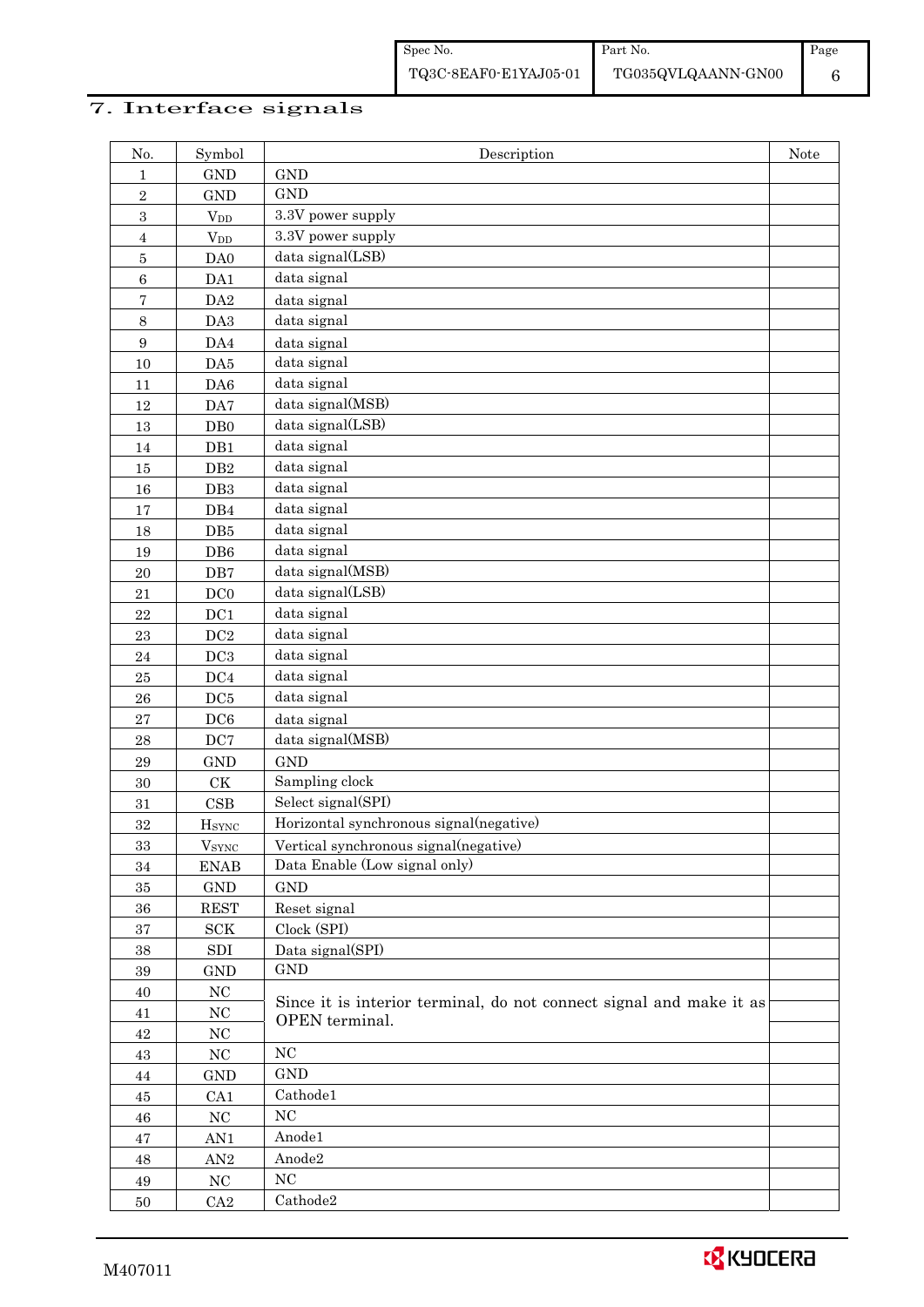| Spec No.              | Part No.           | Page |
|-----------------------|--------------------|------|
| TQ3C-8EAF0-E1YAJ05-01 | TG035QVLQAANN-GN00 |      |

### 8. Input timing characteristics

#### 8-1. LCD

|                                | Item        | Symbol | Min.                                                                                                                                                                                                                                                                                                                                                                                                                                                                                                                                                                                                                                                                                                                                                                                              | Typ. | Max.           | Unit       | <b>Note</b> |
|--------------------------------|-------------|--------|---------------------------------------------------------------------------------------------------------------------------------------------------------------------------------------------------------------------------------------------------------------------------------------------------------------------------------------------------------------------------------------------------------------------------------------------------------------------------------------------------------------------------------------------------------------------------------------------------------------------------------------------------------------------------------------------------------------------------------------------------------------------------------------------------|------|----------------|------------|-------------|
|                                | Frequency   | 1/Tc   | $\overline{a}$                                                                                                                                                                                                                                                                                                                                                                                                                                                                                                                                                                                                                                                                                                                                                                                    | 6.5  | $\overline{a}$ | <b>MHz</b> |             |
| Clock                          | Period      | Tc     | $\blacksquare$                                                                                                                                                                                                                                                                                                                                                                                                                                                                                                                                                                                                                                                                                                                                                                                    | 154  | ۰              | ns         |             |
| (CK)                           | High time   | Tch    | 50<br>$\frac{1}{2}$<br>$\overline{\phantom{a}}$<br>50<br>$\blacksquare$<br>$\overline{\phantom{a}}$<br>12<br>$\frac{1}{2}$<br>$\overline{\phantom{a}}$<br>12<br>$\overline{a}$<br>۰<br>20<br>$\blacksquare$<br>۰<br>20<br>$\frac{1}{2}$<br>$\overline{\phantom{a}}$<br>$\overline{\phantom{a}}$<br>14.9<br>÷.<br>408<br>$\overline{a}$<br>$\overline{\phantom{a}}$<br>20<br>$\frac{1}{2}$<br>$\overline{a}$<br>68<br>$\blacksquare$<br>$\overline{\phantom{a}}$<br>320<br>20<br>÷.<br>$\overline{a}$<br>20<br>$\blacksquare$<br>$\overline{\phantom{a}}$<br>262<br>$\overline{\phantom{a}}$<br>$\blacksquare$<br>$\overline{4}$<br>$\overline{a}$<br>18<br>$\frac{1}{2}$<br>$\overline{\phantom{0}}$<br>240<br>$\frac{1}{2}$<br>240<br>60<br>$\overline{\phantom{a}}$<br>$\frac{1}{2}$<br>10<br>۰ | ns   |                |            |             |
|                                | Low time    | Tcl    |                                                                                                                                                                                                                                                                                                                                                                                                                                                                                                                                                                                                                                                                                                                                                                                                   |      |                | ns         |             |
| Data<br>(DA0~DA7, DB0~         | Set up time | Tds    |                                                                                                                                                                                                                                                                                                                                                                                                                                                                                                                                                                                                                                                                                                                                                                                                   |      |                | ns         |             |
| DB7,DC0~DC7)                   | Hold time   | Tdh    |                                                                                                                                                                                                                                                                                                                                                                                                                                                                                                                                                                                                                                                                                                                                                                                                   |      |                | ns         |             |
|                                | Set up time | Ths    |                                                                                                                                                                                                                                                                                                                                                                                                                                                                                                                                                                                                                                                                                                                                                                                                   |      |                | ns         |             |
|                                | Hold time   | Thh    |                                                                                                                                                                                                                                                                                                                                                                                                                                                                                                                                                                                                                                                                                                                                                                                                   |      |                | ns         |             |
| Horizontal sync.               | Frequency   | 1/Th   |                                                                                                                                                                                                                                                                                                                                                                                                                                                                                                                                                                                                                                                                                                                                                                                                   |      |                | kHz        |             |
| Signal<br>(H <sub>SYNC</sub> ) | Period      | Th     |                                                                                                                                                                                                                                                                                                                                                                                                                                                                                                                                                                                                                                                                                                                                                                                                   |      |                | Tc         |             |
|                                | Front porch | Thf    |                                                                                                                                                                                                                                                                                                                                                                                                                                                                                                                                                                                                                                                                                                                                                                                                   |      |                | Tc         |             |
|                                | Back porch  | Thb    |                                                                                                                                                                                                                                                                                                                                                                                                                                                                                                                                                                                                                                                                                                                                                                                                   |      |                | Tc         |             |
| Horizontal display period      |             | Thd    |                                                                                                                                                                                                                                                                                                                                                                                                                                                                                                                                                                                                                                                                                                                                                                                                   |      |                | Tc         |             |
|                                | Set up time | Tvs    |                                                                                                                                                                                                                                                                                                                                                                                                                                                                                                                                                                                                                                                                                                                                                                                                   |      |                | ns         |             |
| Vertical sync.                 | Hold time   | Tvh    |                                                                                                                                                                                                                                                                                                                                                                                                                                                                                                                                                                                                                                                                                                                                                                                                   |      |                | ns         |             |
| Signal                         | Period      | Tv     |                                                                                                                                                                                                                                                                                                                                                                                                                                                                                                                                                                                                                                                                                                                                                                                                   |      |                | Th         |             |
| (V <sub>SYNC</sub> )           | Front porch | Tvf    |                                                                                                                                                                                                                                                                                                                                                                                                                                                                                                                                                                                                                                                                                                                                                                                                   |      |                | Th         |             |
|                                | Back porch  | Tvb    |                                                                                                                                                                                                                                                                                                                                                                                                                                                                                                                                                                                                                                                                                                                                                                                                   |      |                | Th         |             |
| Vertical display period        |             | Tvd    |                                                                                                                                                                                                                                                                                                                                                                                                                                                                                                                                                                                                                                                                                                                                                                                                   |      |                | Th         |             |
| Synchronous signal phase lag   |             | Thy    |                                                                                                                                                                                                                                                                                                                                                                                                                                                                                                                                                                                                                                                                                                                                                                                                   |      |                | Tc         |             |
| Refresh rate                   |             | 1/Tv   |                                                                                                                                                                                                                                                                                                                                                                                                                                                                                                                                                                                                                                                                                                                                                                                                   |      |                | $\rm Hz$   |             |
| Reset signal (REST)            | Pulse width | Tres   |                                                                                                                                                                                                                                                                                                                                                                                                                                                                                                                                                                                                                                                                                                                                                                                                   |      |                | $\mu$ s    |             |

1) In case of lower frequency, the deterioration of the display quality, flicker etc., may occur.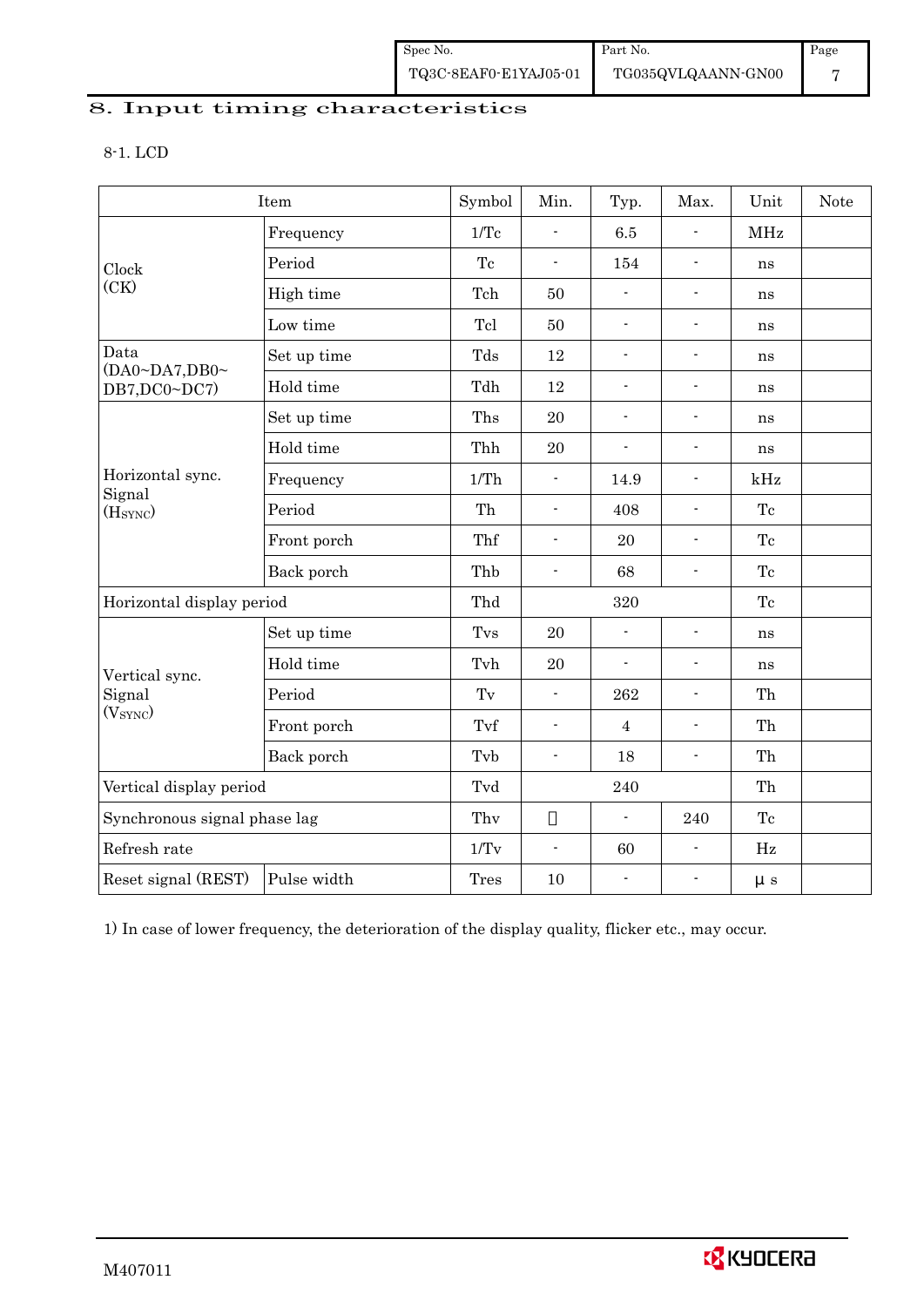





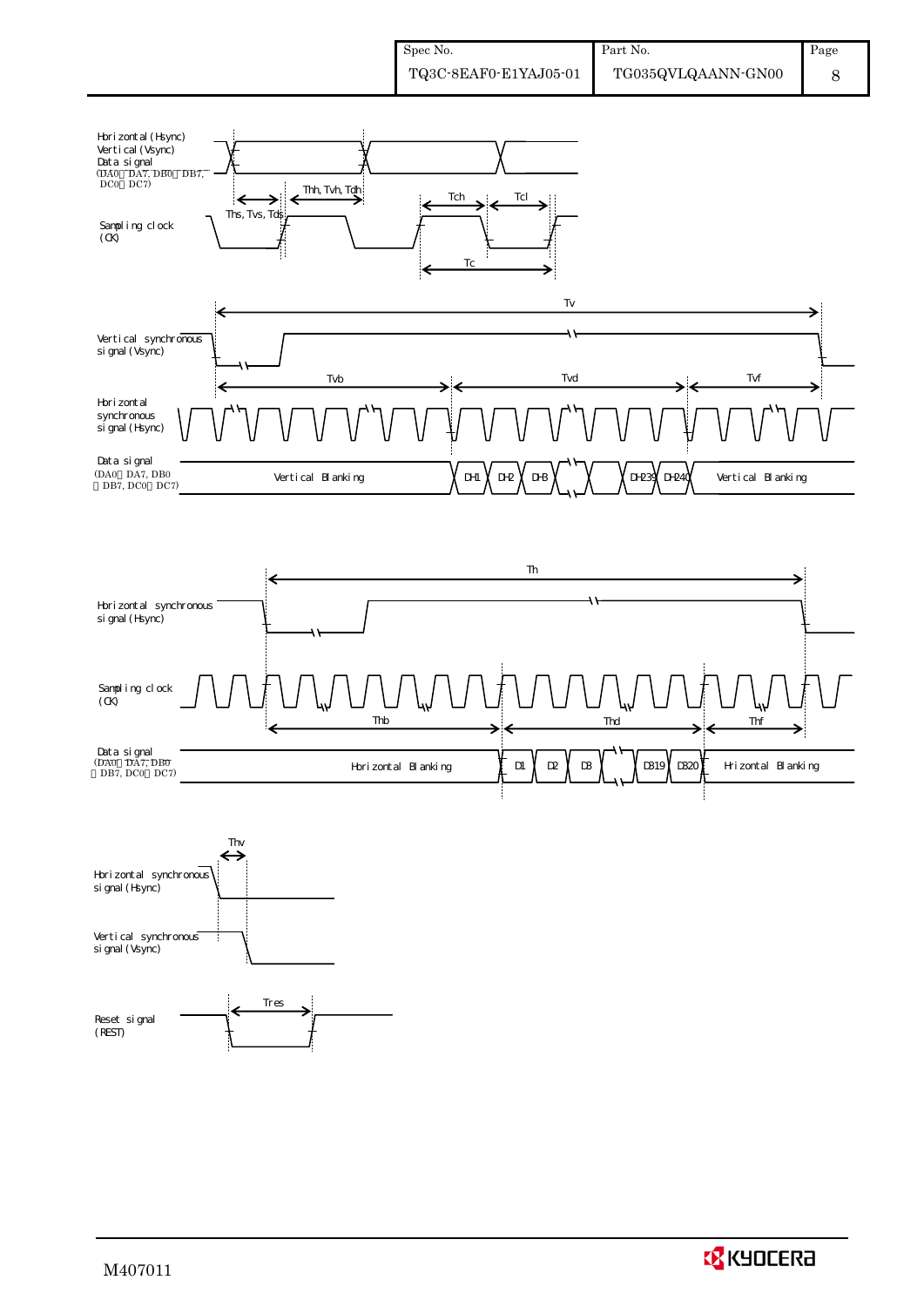Spec No. TQ3C-8EAF0-E1YAJ05-01 Part No. TG035QVLQAANN-GN00 Page 9

#### 8-2. SPI

|                        | Item        | Symbol                                                                                                                                  | Min. | Typ.                     | Max.                     | Unit | Note |
|------------------------|-------------|-----------------------------------------------------------------------------------------------------------------------------------------|------|--------------------------|--------------------------|------|------|
| Clock<br>(SCK)         | Period      | Tsc                                                                                                                                     | 50   |                          |                          | ns   |      |
|                        | High time   | Tsch                                                                                                                                    | 25   | $\overline{\phantom{0}}$ | ٠                        | ns   |      |
|                        | Low time    | Tscl<br>25<br>$\blacksquare$<br>$\overline{\phantom{a}}$<br>ns<br><b>Tcss</b><br>50<br>$\blacksquare$<br>$\overline{\phantom{a}}$<br>ns |      |                          |                          |      |      |
|                        | Set up time |                                                                                                                                         |      |                          |                          |      |      |
| Select signal<br>(CSB) | Hold time   | Tcsh                                                                                                                                    | 50   |                          | $\overline{\phantom{a}}$ | ns   |      |
|                        | High time   | Tcs                                                                                                                                     | 50   | $\blacksquare$           |                          | ns   |      |
| Data signal            | Set up time | Tds                                                                                                                                     | 15   | $\blacksquare$           |                          | ns   |      |
| (SDI)                  | Hold time   | Tdh                                                                                                                                     | 15   | $\blacksquare$           | $\blacksquare$           | ns   |      |

### First Transmission (Register) Ex.R01h



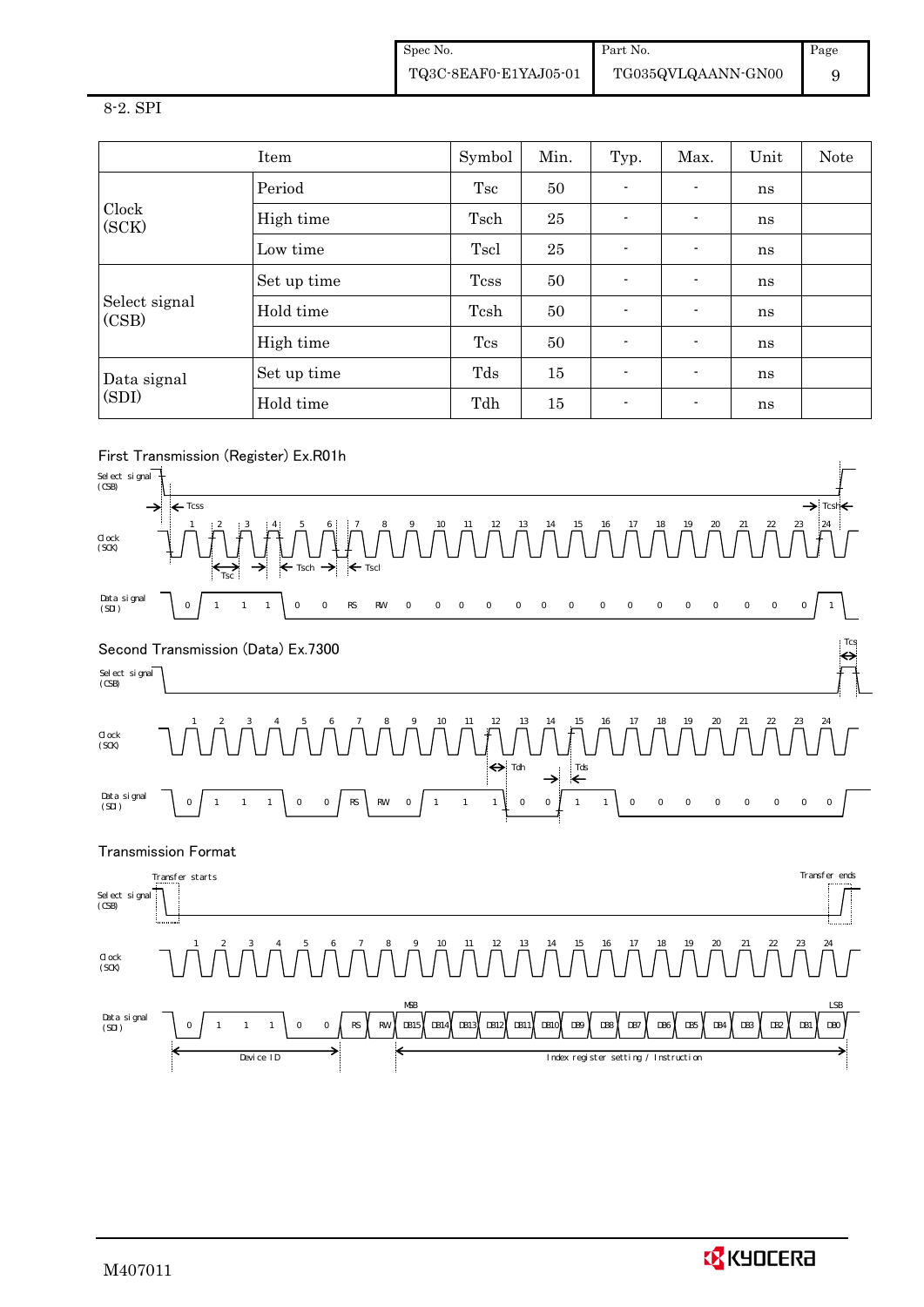#### 8-3. Register

| Reg#              | Hex Code         | Note |
|-------------------|------------------|------|
| R01h              | 7300             | 1)   |
| R02h              | 0200             |      |
| R03h              | 6464             |      |
| R04h              | 04C7             |      |
| R05h              | F444             |      |
| R <sub>06</sub> h | E860             |      |
| R <sub>08</sub> h | 06FF             |      |
| <b>R0Ah</b>       | 4008             |      |
| <b>R0Bh</b>       | D <sub>400</sub> |      |
| RODh              | 422C             |      |
| ROEh              | 2D00             |      |
| <b>R0Fh</b>       | 0000             |      |
| R16h              | 9F80             |      |
| R17h              | 2212             |      |
| R1Eh              | 006D             |      |
| R <sub>30</sub> h | 0001             |      |
| R31h              | 0105             |      |
| R32h              | 0000             |      |
| R33h              | 0102             |      |
| R34h              | 0707             |      |
| R35h              | 0206             |      |
| R <sub>36</sub> h | 0607             |      |
| R37h              | 0201             |      |
| R3Ah              | 1400             |      |
| R3Bh              | 1400             |      |

#### 1) Scanning



8-4. Input Data Signals and Display position on the screen

| D1, DH1 | D2, DH1                       | D3, DH1 | D320, DH1 |
|---------|-------------------------------|---------|-----------|
| D1, DH2 | D2, DH2                       | D3, DH2 |           |
|         | D1, DH240 D2, DH240 D3, DH240 |         | DA DB DC  |

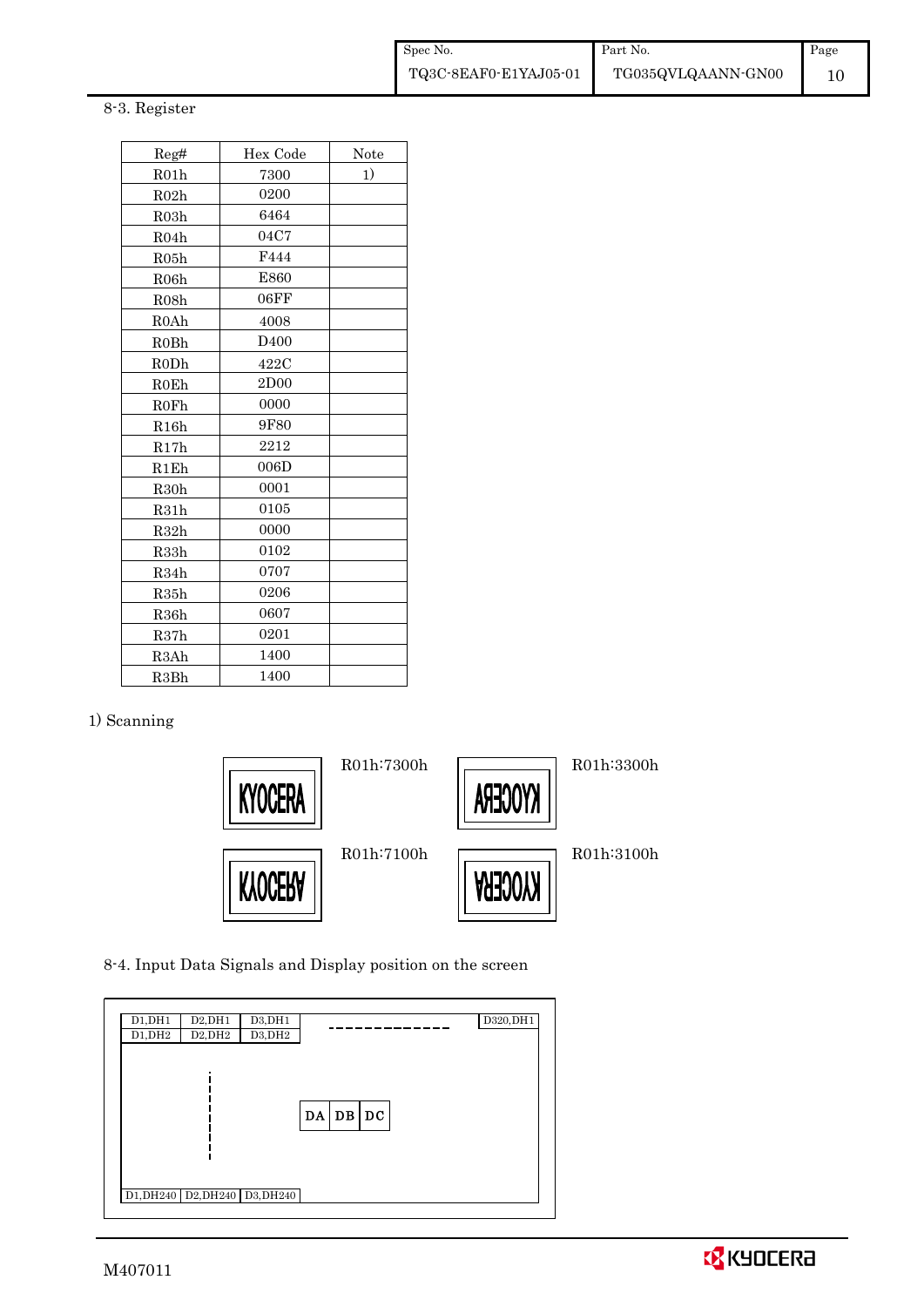Spec No. TQ3C-8EAF0-E1YAJ05-01 Part No. TG035QVLQAANN-GN00 Page 11

#### 9. Backlight characteristics

| Item                |         | Symbol | Min.                     | Typ.   | Max.           | Unit | Note                     |
|---------------------|---------|--------|--------------------------|--------|----------------|------|--------------------------|
| Forward current     | 1)      | ΙF     | $\overline{\phantom{0}}$ | 15     | $\blacksquare$ | mA   | $70^{\circ}$ C<br>Ta=-20 |
|                     | 1)      |        |                          | 13.0   | 13.8           | V    | IF=15mA, Ta= $-20$       |
| Forward voltage     |         | VF     | $\overline{\phantom{0}}$ | 12.5   | 13.3           |      | IF=15mA, Ta= $25$        |
|                     |         |        |                          | 12.2   | 13.0           | V    | $IF=15mA$ , Ta=70        |
| Operating life time | (2), 3) | T      | $\overline{\phantom{0}}$ | 60,000 | ٠              | h    | IF= $15mA$ , Ta= $25$    |

1) For each "AN-CA"

2) When brightness decrease 50% of minimum brightness. The average life of a LED will decrease when the LCD is operating at higher temperatures.

- 3) Life time is estimated data.(Condition : IF=15mA, Ta=25 in chamber).
- 4) An input current below 5mA may reduce the brightness uniformity of the LED backlight. This is because the amount of light from each LED chip is different. Therefore, please evaluate carefully before finalizing the input current.

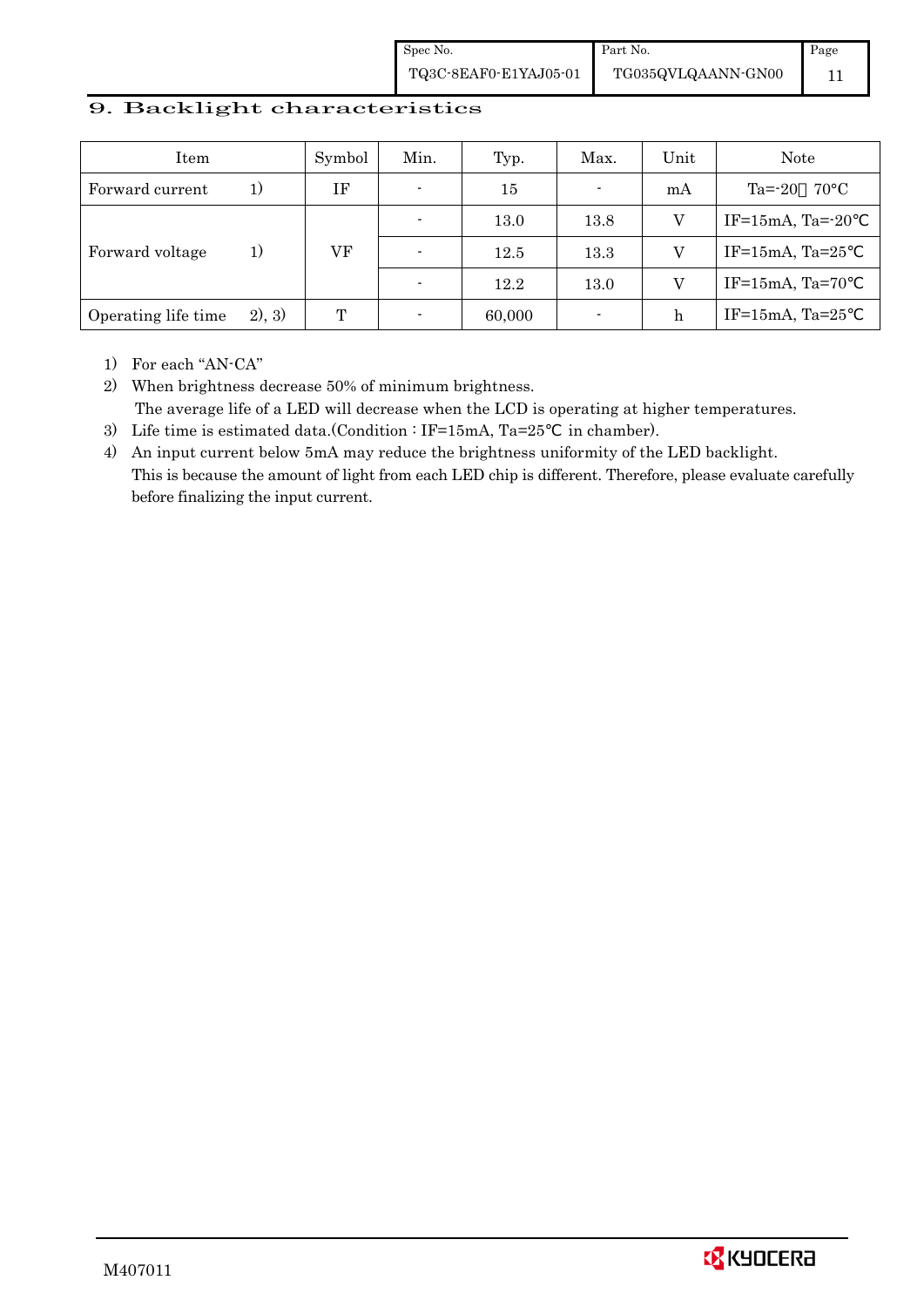### 10. Lot number identification

The lot number shall be indicated on the back of the backlight case of each LCD.

TG035QVLQAANN-GN00 - □□ - □□ - □ MADE IN □□□□□ ↓ ↓ ↓ ↓ ↓  $12 \quad 3 \quad 4$  5

- No1. No5. above indicate
	- 1. Year code
		- 2. Month code
		- 3. Date
		- 4. Version Number
		- 5. Country of origin (Japan or China)

| Year | 2013 | 2014 | 2015 | 2016 | 2017 | 2018 |
|------|------|------|------|------|------|------|
| Code |      |      |      |      |      |      |

| Month | Jan. | Feb. | Mar. | Apr. | May | Jun. |
|-------|------|------|------|------|-----|------|
| Code  |      |      |      |      |     |      |

| Month      | Jul. | Aug. | Sep. | Oct. | Nov. | $\operatorname{Dec.}$ |
|------------|------|------|------|------|------|-----------------------|
| $\rm Code$ |      |      |      | ∡⊾   |      |                       |

#### 11. Warranty

#### 11-1. Incoming inspection

Please inspect the LCD within one month after your receipt.

#### 11-2. Production warranty

 Kyocera warrants its LCD's for a period of 12 months from the ship date. Kyocera shall, by mutual agreement, replace or re-work defective LCD's that are shown to be Kyocera's responsibility.

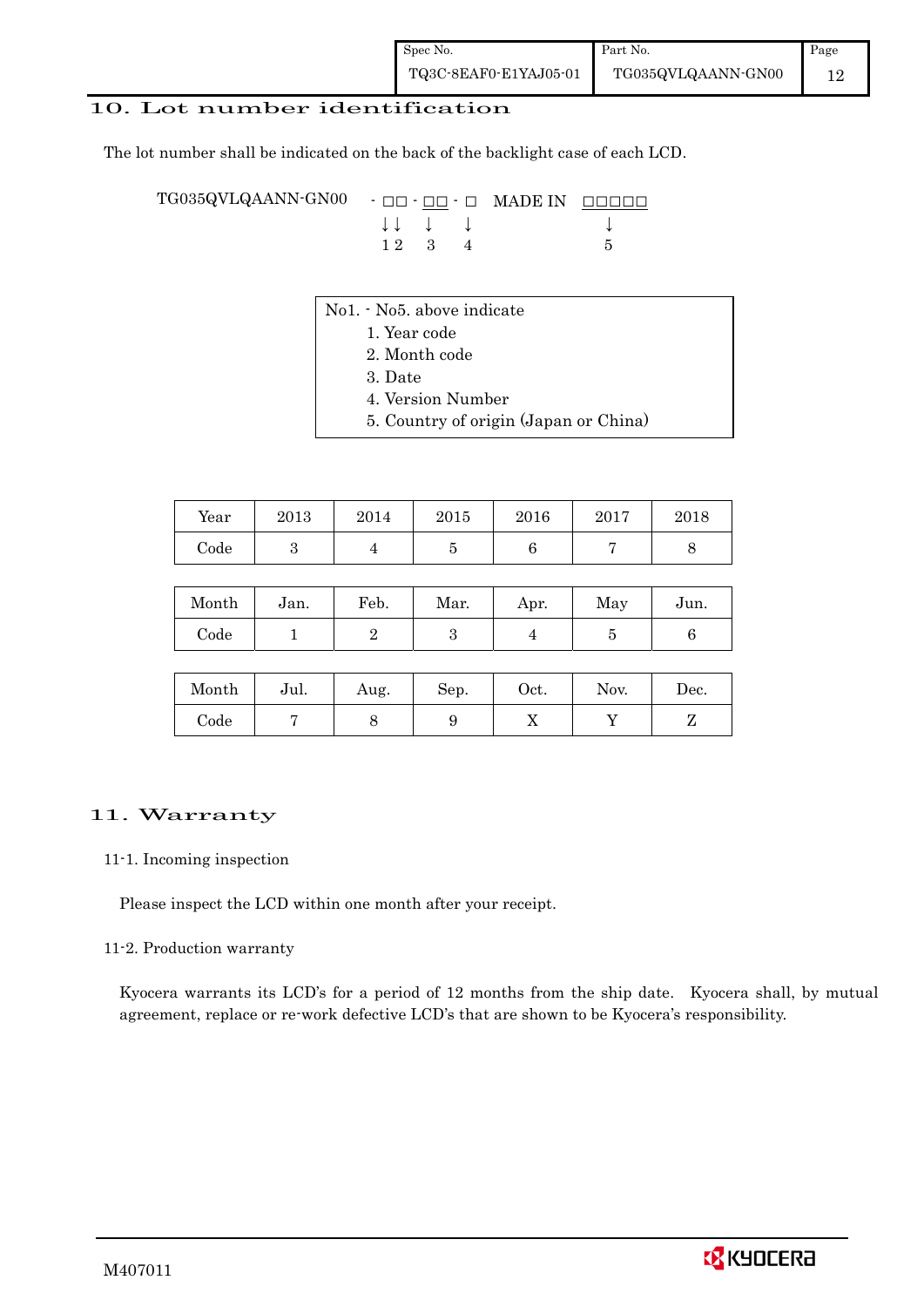#### 12. Precautions for use

- 12-1. Installation of the LCD
- 1) A transparent protection plate shall be added to protect the LCD and its polarizer.
- 2) The LCD shall be installed so that there is no pressure on the LSI chips.
- 3) The LCD shall be installed flat, without twisting or bending.
- 4) A transparent protection sheet is attached to the polarizer. Please remove the protection film slowly before use, paying attention to static electricity.

12-2. Static electricity

- 1) Since CMOS ICs are mounted directly onto the LCD glass, protection from static electricity is required.
- 2) Workers should use body grounding. Operator should wear ground straps.

12-3. LCD operation

- 1) The LCD shall be operated within the limits specified. Operation at values outside of these limits may shorten life, and/or harm display images.
- 2) Please select the best display pattern based on your evaluation because flicker, lines or nonuniformity or unevenness can be visible depending on display patterns.

12-4. Storage

- 1) The LCD shall be stored within the temperature and humidity limits specified. Store in a dark area, and protect the LCD from direct sunlight or fluorescent light.
- 2) Always store the LCD so that it is free from external pressure onto it.

12-5. Usage

- 1) DO NOT store in a high humidity environment for extended periods. Polarizer degradation bubbles, and/or peeling off of the polarizer may result.
- 2) The front polarizer is easily scratched or damaged. Prevent touching it with any hard material, and from being pushed or rubbed.
- 3) The LCD screen may be cleaned by wiping the screen surface with a soft cloth or cotton pad using a little Ethanol.
- 4) Water may cause damage or discoloration of the polarizer. Clean condensation or moisture from any source immediately.
- 5) Always keep the LCD free from condensation during testing. Condensation may permanently spot or stain the polarizer.
- 6) Do not disassemble LCD because it will result in damage.
- 7) This Kyocera LCD has been specifically designed for use in general electronic devices, but not for use in a special environment such as usage in an active gas. Hence, when the LCD is supposed to be used in a special environment, evaluate the LCD thoroughly beforehand and do not expose the LCD to chemicals such as an active gas.
- 8) Please do not use solid-base image pattern for long hours because a temporary afterimage may appear. We recommend using screen saver etc. in cases where a solid-base image pattern must be used.
- 9) Liquid crystal may leak when the LCD is broken. Be careful not to let the fluid go into your eyes and mouth. In the case the fluid touches your body; rinse it off right away with water and soap.

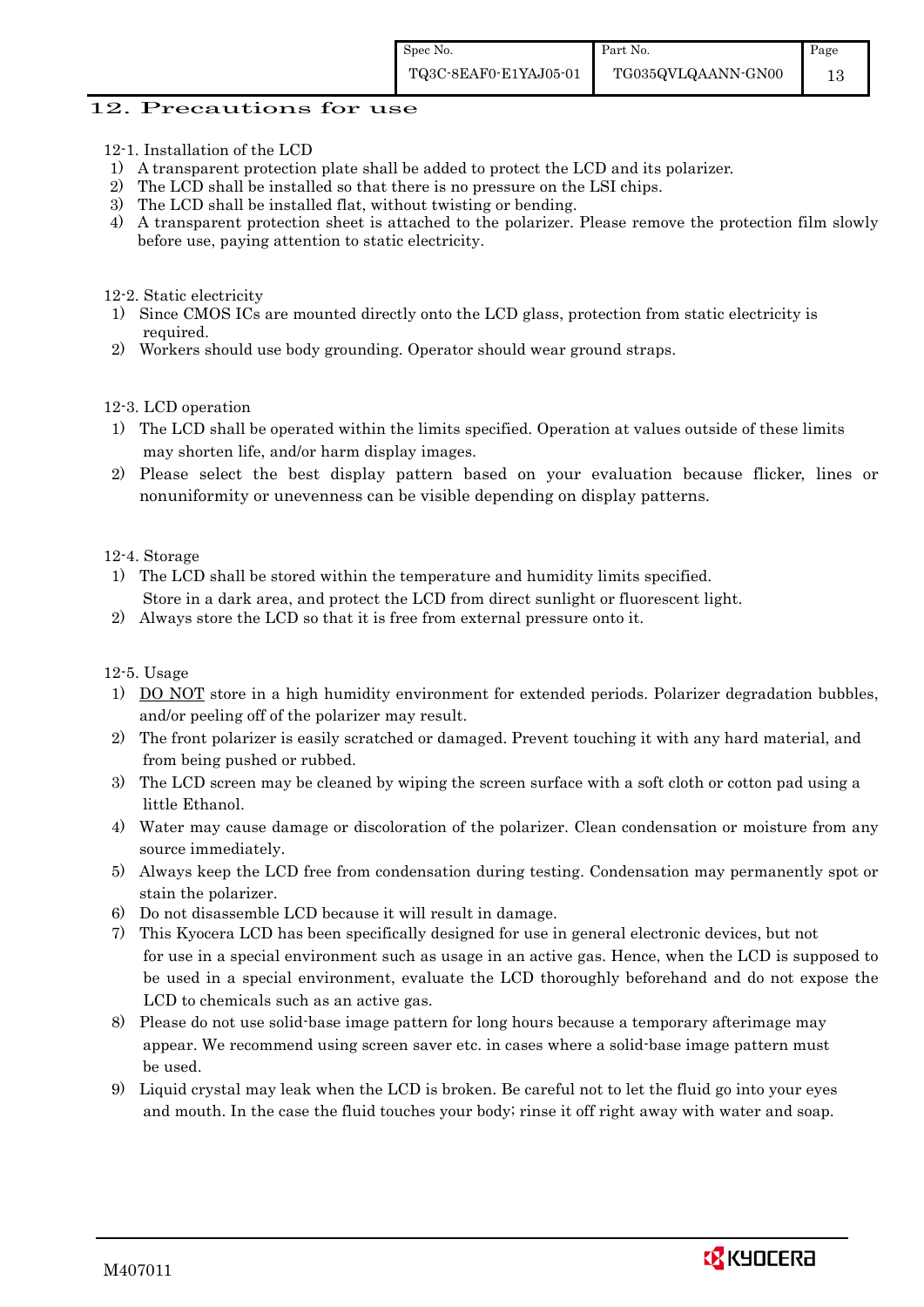### 13. Reliability test data

| Test item                            | Test condition                                                                                                    | Test time        | Judgement                                                  |                                                                            |  |
|--------------------------------------|-------------------------------------------------------------------------------------------------------------------|------------------|------------------------------------------------------------|----------------------------------------------------------------------------|--|
| High temp.<br>atmosphere             | $80^{\circ}$ C                                                                                                    | 240h             | Display function<br>Display quality<br>Current consumption | $\therefore$ No defect<br>$\therefore$ No defect<br>$\therefore$ No defect |  |
| Low temp.<br>atmosphere              | $-30$ °C                                                                                                          | 240h             | Display function<br>Display quality<br>Current consumption | $\therefore$ No defect<br>: No defect<br>$\therefore$ No defect            |  |
| High temp.<br>humidity<br>atmosphere | $40^{\circ}$ C 90% RH                                                                                             | 240h             | Display function<br>Display quality<br>Current consumption | : No defect<br>$\therefore$ No defect<br>$\therefore$ No defect            |  |
| Temp. cycle                          | $-30^{\circ}$ C<br>0.5 <sub>h</sub><br>0.5 <sub>h</sub><br>10cycles<br>R.T.<br>$80^{\circ}$ C<br>0.5 <sub>h</sub> |                  | Display function<br>Display quality<br>Current consumption | $\therefore$ No defect<br>$\therefore$ No defect<br>$\therefore$ No defect |  |
| High temp.<br>operation              | $70^{\circ}$ C                                                                                                    | 500 <sub>h</sub> | Display function<br>Display quality<br>Current consumption | : No defect<br>$\therefore$ No defect<br>$\therefore$ No defect            |  |

1) Each test item uses a test LCD only once. The tested LCD is not used in any other tests.

2) The LCD is tested in circumstances in which there is no condensation.

3) The reliability test is not an out-going inspection.

4) The result of the reliability test is for your reference purpose only. The reliability test is conducted only to examine the LCD's capability.

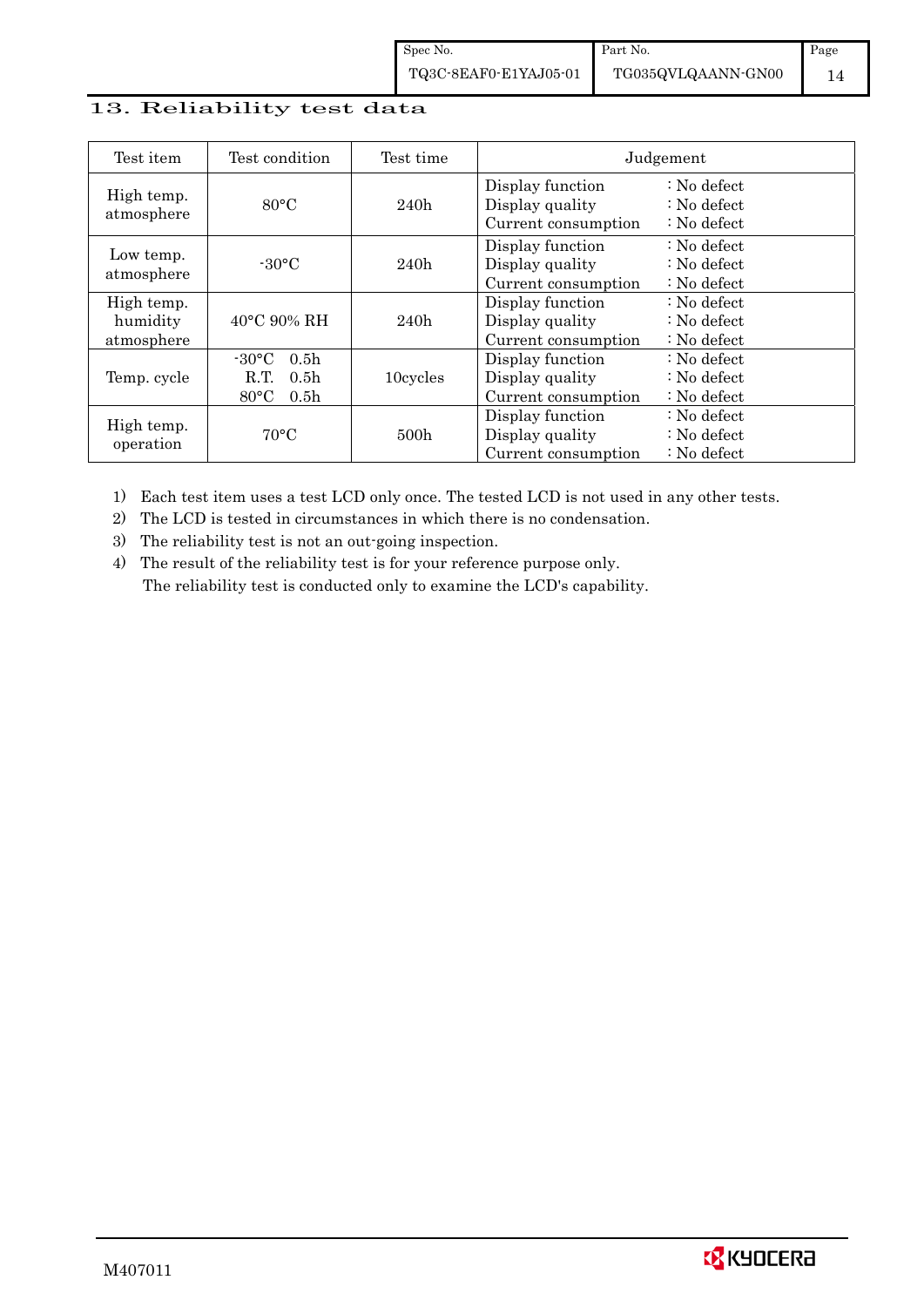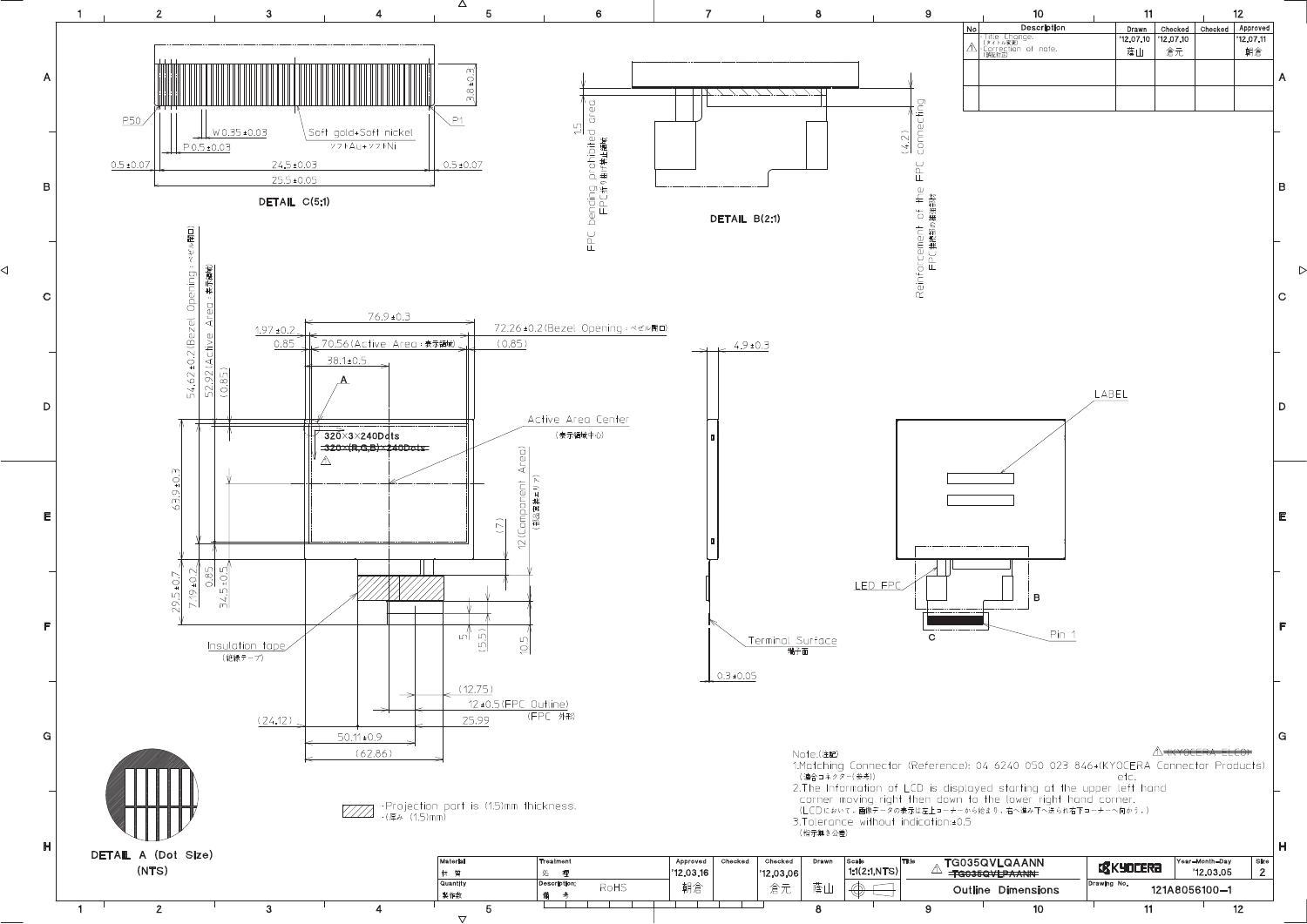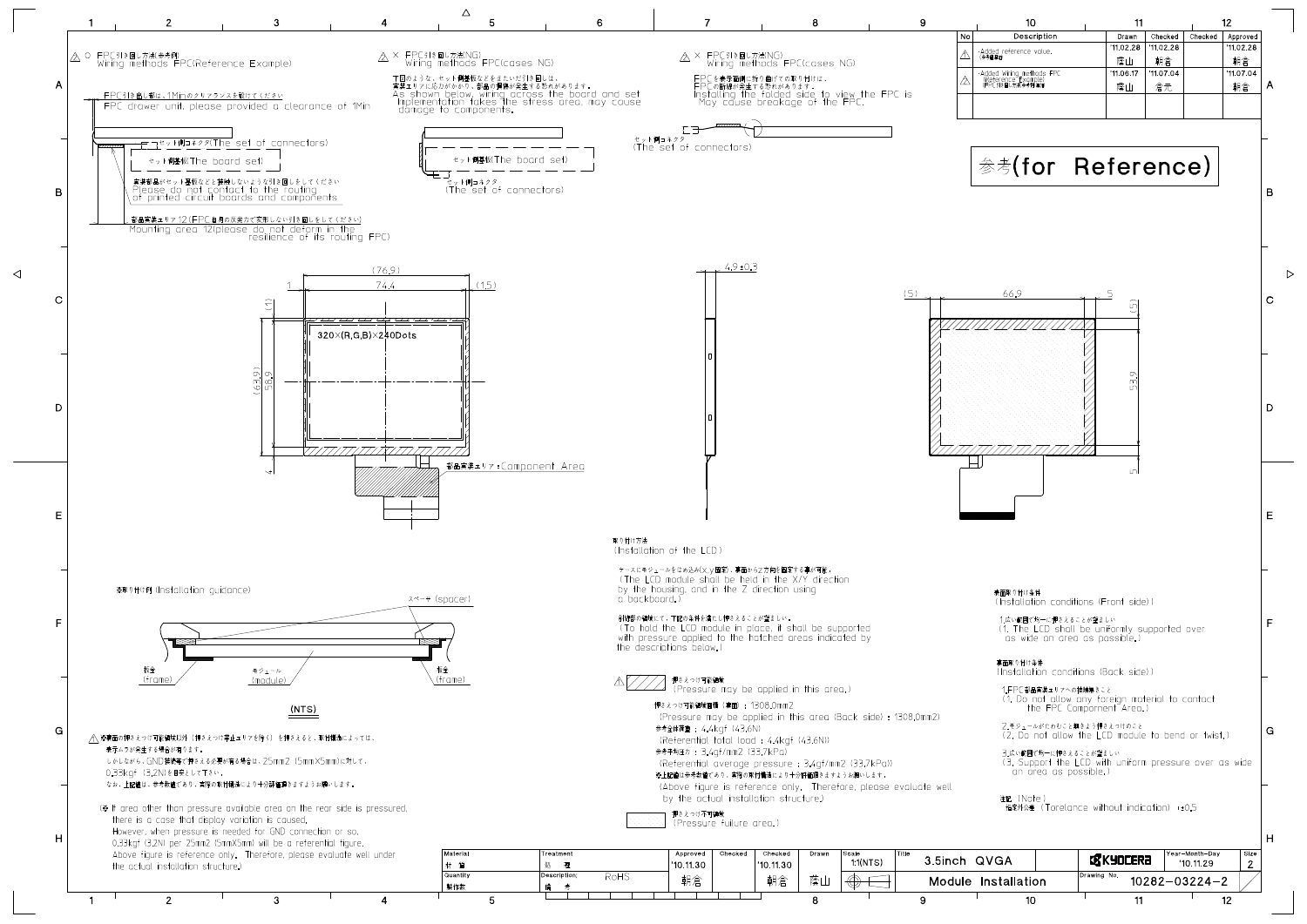| Spec No. | TQ3C-8EAF0-E2YAJ05-00 |
|----------|-----------------------|
| Date     | January 31, 2013      |

## KYOCERA INSPECTION STANDARD

# TYPE : TG035QVLQAANN-GN00

### KYOCERA CORPORATION LCD DIVISION

| Original         |          | Designed by $:$ Engineering dept. | Confirmed by $:QA$ dept. |         |          |
|------------------|----------|-----------------------------------|--------------------------|---------|----------|
| Issue Date       | Prepared | Checked<br>Approved               |                          | Checked | Approved |
| January 31, 2013 | H. Mori  | Hamazaki                          | M.Fritani LHamans        |         |          |

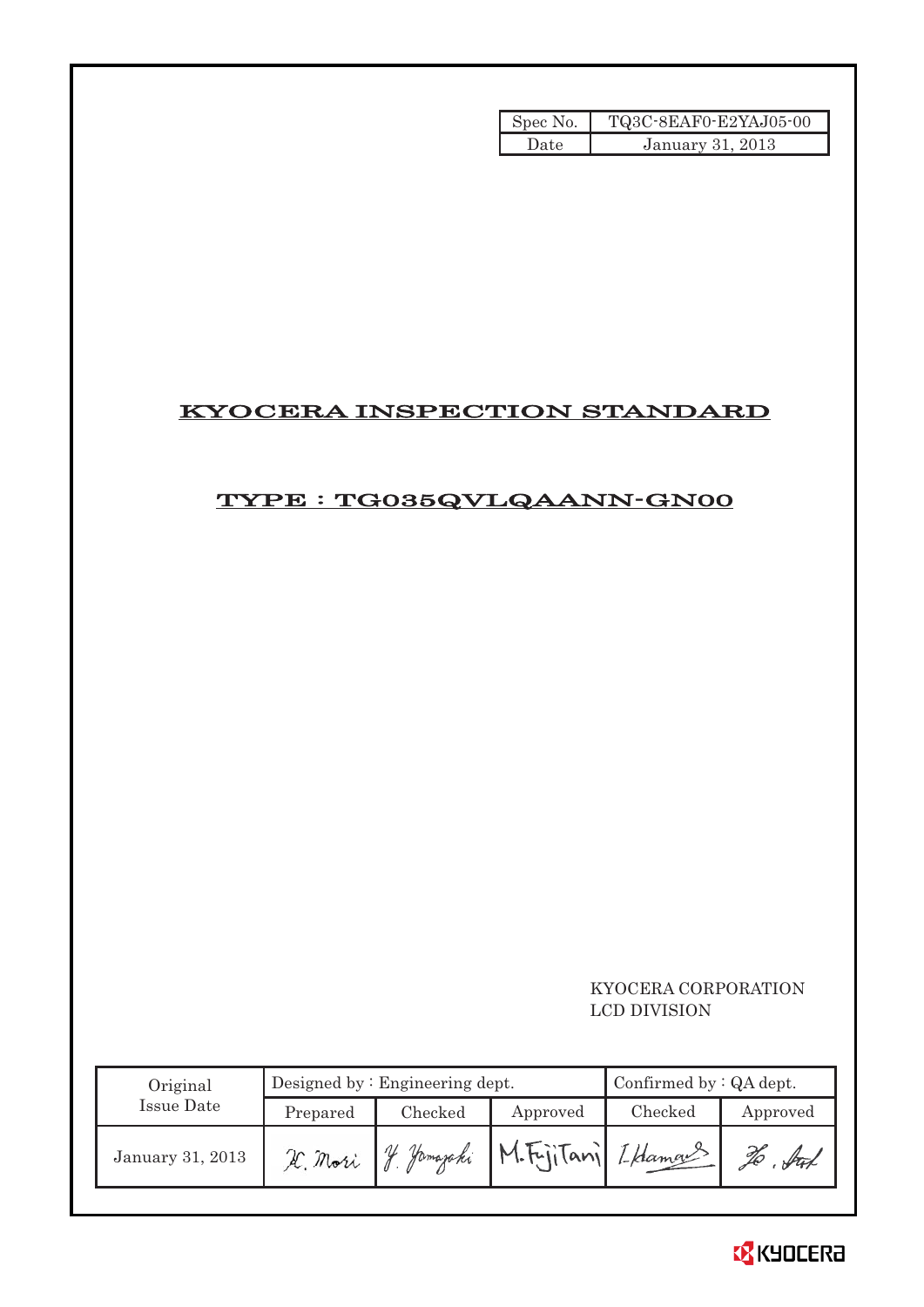| Spec No.              | Part No.           |  |  |  |  |
|-----------------------|--------------------|--|--|--|--|
| TQ3C-8EAF0-E2YAJ05-00 | TG035QVLQAANN-GN00 |  |  |  |  |

| Confirmed by : QA dept.<br>Designed by : Engineering dept.<br>$\rm{Date}$<br>$\rm Checked$<br>Checked<br>Prepared<br>${\Large\bf Approved}$<br>Approved<br>Rev.No.<br>Descriptions<br>Date<br>Page | Revision record |  |  |  |  |  |  |  |  |
|----------------------------------------------------------------------------------------------------------------------------------------------------------------------------------------------------|-----------------|--|--|--|--|--|--|--|--|
|                                                                                                                                                                                                    |                 |  |  |  |  |  |  |  |  |
|                                                                                                                                                                                                    |                 |  |  |  |  |  |  |  |  |
|                                                                                                                                                                                                    |                 |  |  |  |  |  |  |  |  |
|                                                                                                                                                                                                    |                 |  |  |  |  |  |  |  |  |
|                                                                                                                                                                                                    |                 |  |  |  |  |  |  |  |  |
|                                                                                                                                                                                                    |                 |  |  |  |  |  |  |  |  |
|                                                                                                                                                                                                    |                 |  |  |  |  |  |  |  |  |
|                                                                                                                                                                                                    |                 |  |  |  |  |  |  |  |  |
|                                                                                                                                                                                                    |                 |  |  |  |  |  |  |  |  |
|                                                                                                                                                                                                    |                 |  |  |  |  |  |  |  |  |
|                                                                                                                                                                                                    |                 |  |  |  |  |  |  |  |  |
|                                                                                                                                                                                                    |                 |  |  |  |  |  |  |  |  |
|                                                                                                                                                                                                    |                 |  |  |  |  |  |  |  |  |
|                                                                                                                                                                                                    |                 |  |  |  |  |  |  |  |  |
|                                                                                                                                                                                                    |                 |  |  |  |  |  |  |  |  |
|                                                                                                                                                                                                    |                 |  |  |  |  |  |  |  |  |
|                                                                                                                                                                                                    |                 |  |  |  |  |  |  |  |  |
|                                                                                                                                                                                                    |                 |  |  |  |  |  |  |  |  |
|                                                                                                                                                                                                    |                 |  |  |  |  |  |  |  |  |
|                                                                                                                                                                                                    |                 |  |  |  |  |  |  |  |  |
|                                                                                                                                                                                                    |                 |  |  |  |  |  |  |  |  |
|                                                                                                                                                                                                    |                 |  |  |  |  |  |  |  |  |
|                                                                                                                                                                                                    |                 |  |  |  |  |  |  |  |  |
|                                                                                                                                                                                                    |                 |  |  |  |  |  |  |  |  |
|                                                                                                                                                                                                    |                 |  |  |  |  |  |  |  |  |
|                                                                                                                                                                                                    |                 |  |  |  |  |  |  |  |  |
|                                                                                                                                                                                                    |                 |  |  |  |  |  |  |  |  |
|                                                                                                                                                                                                    |                 |  |  |  |  |  |  |  |  |
|                                                                                                                                                                                                    |                 |  |  |  |  |  |  |  |  |
|                                                                                                                                                                                                    |                 |  |  |  |  |  |  |  |  |
|                                                                                                                                                                                                    |                 |  |  |  |  |  |  |  |  |
|                                                                                                                                                                                                    |                 |  |  |  |  |  |  |  |  |
|                                                                                                                                                                                                    |                 |  |  |  |  |  |  |  |  |
|                                                                                                                                                                                                    |                 |  |  |  |  |  |  |  |  |
|                                                                                                                                                                                                    |                 |  |  |  |  |  |  |  |  |
|                                                                                                                                                                                                    |                 |  |  |  |  |  |  |  |  |
|                                                                                                                                                                                                    |                 |  |  |  |  |  |  |  |  |
|                                                                                                                                                                                                    |                 |  |  |  |  |  |  |  |  |
|                                                                                                                                                                                                    |                 |  |  |  |  |  |  |  |  |
|                                                                                                                                                                                                    |                 |  |  |  |  |  |  |  |  |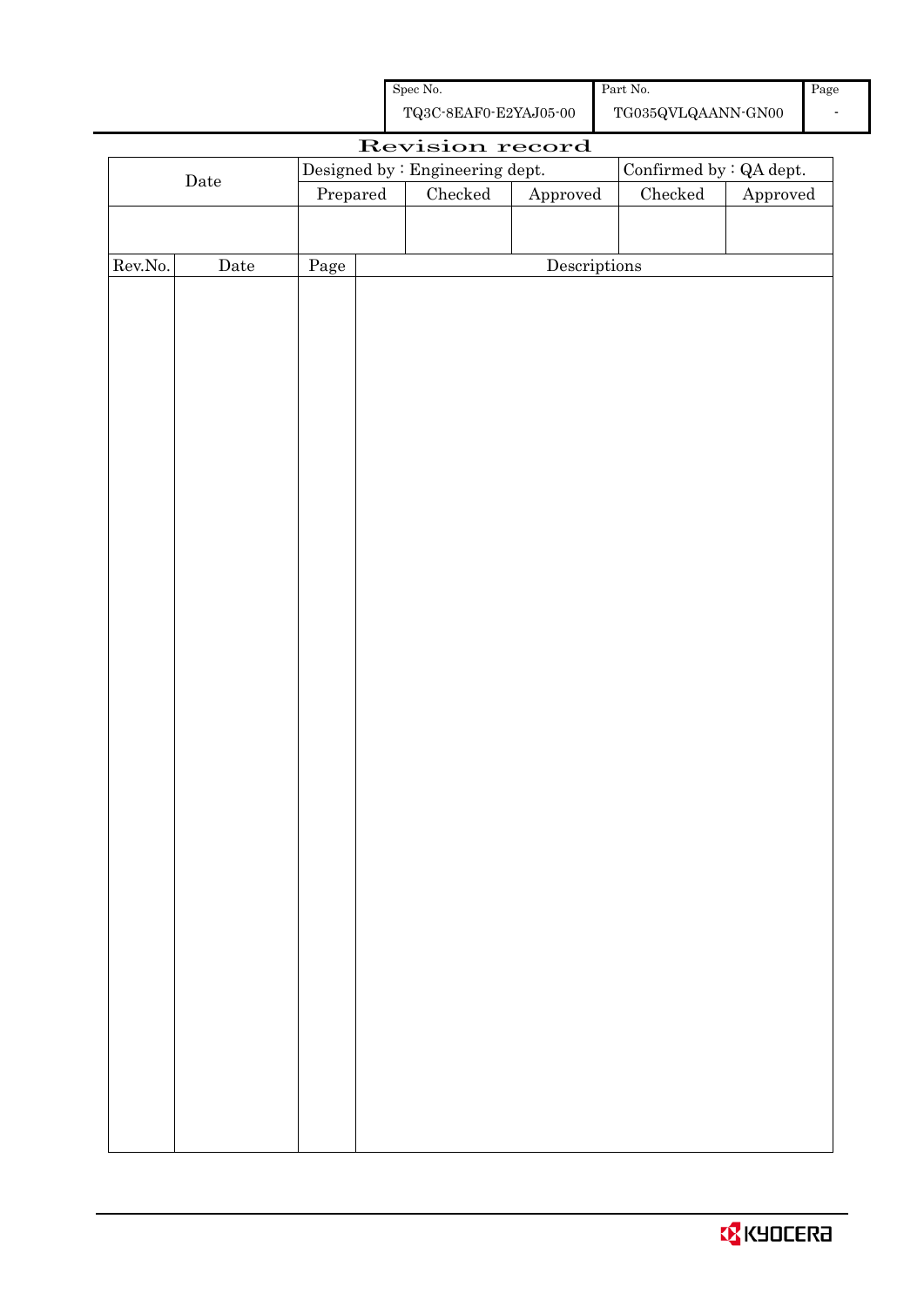### Page 1

# Visuals specification

| 1) Note |  |
|---------|--|
|---------|--|

|                 | Note                                                                                     |                                                                                        |                                                                |  |  |  |  |  |  |
|-----------------|------------------------------------------------------------------------------------------|----------------------------------------------------------------------------------------|----------------------------------------------------------------|--|--|--|--|--|--|
| General         | Customer identified anomalies not defined within this inspection standard shall be<br>1. |                                                                                        |                                                                |  |  |  |  |  |  |
|                 |                                                                                          | reviewed by Kyocera, and an additional standard shall be determined by mutual          |                                                                |  |  |  |  |  |  |
|                 |                                                                                          | consent.                                                                               |                                                                |  |  |  |  |  |  |
|                 | 2.                                                                                       | This inspection standard about the image quality shall be applied to any defect within |                                                                |  |  |  |  |  |  |
|                 |                                                                                          | the active area and shall not be applicable to outside of the area.                    |                                                                |  |  |  |  |  |  |
|                 | Inspection conditions<br>3.                                                              |                                                                                        |                                                                |  |  |  |  |  |  |
|                 | Luminance                                                                                | : 500 Lux min.                                                                         |                                                                |  |  |  |  |  |  |
|                 |                                                                                          | Inspection distance                                                                    | $\div$ 300 mm.                                                 |  |  |  |  |  |  |
|                 | Temperature                                                                              |                                                                                        | $: 25 + 5$                                                     |  |  |  |  |  |  |
|                 | Direction                                                                                |                                                                                        | : Directly above                                               |  |  |  |  |  |  |
| Definition of   | Dot defect                                                                               | Bright dot defect                                                                      | The dot is constantly "on" when power applied to the           |  |  |  |  |  |  |
| inspection item |                                                                                          |                                                                                        | LCD, even when all "Black" data sent to the screen.            |  |  |  |  |  |  |
|                 |                                                                                          |                                                                                        | Inspection tool: 5% Transparency neutral density filter.       |  |  |  |  |  |  |
|                 |                                                                                          |                                                                                        | Count dot: If the dot is visible through the filter.           |  |  |  |  |  |  |
|                 |                                                                                          |                                                                                        | Don't count dot: If the dot is not visible through the filter. |  |  |  |  |  |  |
|                 |                                                                                          |                                                                                        | DA DB DC DA DB DC DA DB DC                                     |  |  |  |  |  |  |
|                 |                                                                                          | DA DB DC DA DB DC DA DB DC                                                             |                                                                |  |  |  |  |  |  |
|                 |                                                                                          | DAIDBIDCIDAIDBIDCIDAIDBIDC                                                             |                                                                |  |  |  |  |  |  |
|                 |                                                                                          |                                                                                        | dot degect                                                     |  |  |  |  |  |  |
|                 |                                                                                          | Black dot defect                                                                       | The dot is constantly "off" when power applied to the          |  |  |  |  |  |  |
|                 |                                                                                          |                                                                                        | LCD, even when all "White" data sent to the screen.            |  |  |  |  |  |  |
|                 |                                                                                          | Adjacent dot                                                                           | Adjacent dot defect is defined as two or more bright dot       |  |  |  |  |  |  |
|                 |                                                                                          |                                                                                        | defects or black dot defects.                                  |  |  |  |  |  |  |
|                 |                                                                                          |                                                                                        | DA DB DC DA DB DC DA DB DC                                     |  |  |  |  |  |  |
|                 |                                                                                          |                                                                                        | DA DB DC DA DB DC DA DB DC                                     |  |  |  |  |  |  |
|                 |                                                                                          |                                                                                        | DA DB DC DA DB DC DA DB DC<br>dot degect                       |  |  |  |  |  |  |
|                 |                                                                                          |                                                                                        |                                                                |  |  |  |  |  |  |
|                 | External                                                                                 | Bubble, Scratch,                                                                       | Visible operating (all pixels "Black" or "White") and non      |  |  |  |  |  |  |
|                 | inspection                                                                               | Foreign particle                                                                       | operating.                                                     |  |  |  |  |  |  |
|                 |                                                                                          | (Polarizer, Cell,                                                                      |                                                                |  |  |  |  |  |  |
|                 |                                                                                          | Backlight)                                                                             |                                                                |  |  |  |  |  |  |
|                 |                                                                                          | Appearance                                                                             | Does not satisfy the value at the spec.                        |  |  |  |  |  |  |
|                 |                                                                                          | inspection                                                                             |                                                                |  |  |  |  |  |  |
|                 | Definition                                                                               | Definition of circle size                                                              | Definition of linear size                                      |  |  |  |  |  |  |
|                 | of size                                                                                  |                                                                                        |                                                                |  |  |  |  |  |  |
|                 |                                                                                          |                                                                                        |                                                                |  |  |  |  |  |  |
|                 |                                                                                          |                                                                                        |                                                                |  |  |  |  |  |  |
|                 |                                                                                          |                                                                                        |                                                                |  |  |  |  |  |  |
|                 |                                                                                          | (                                                                                      | )/2                                                            |  |  |  |  |  |  |
|                 |                                                                                          |                                                                                        |                                                                |  |  |  |  |  |  |